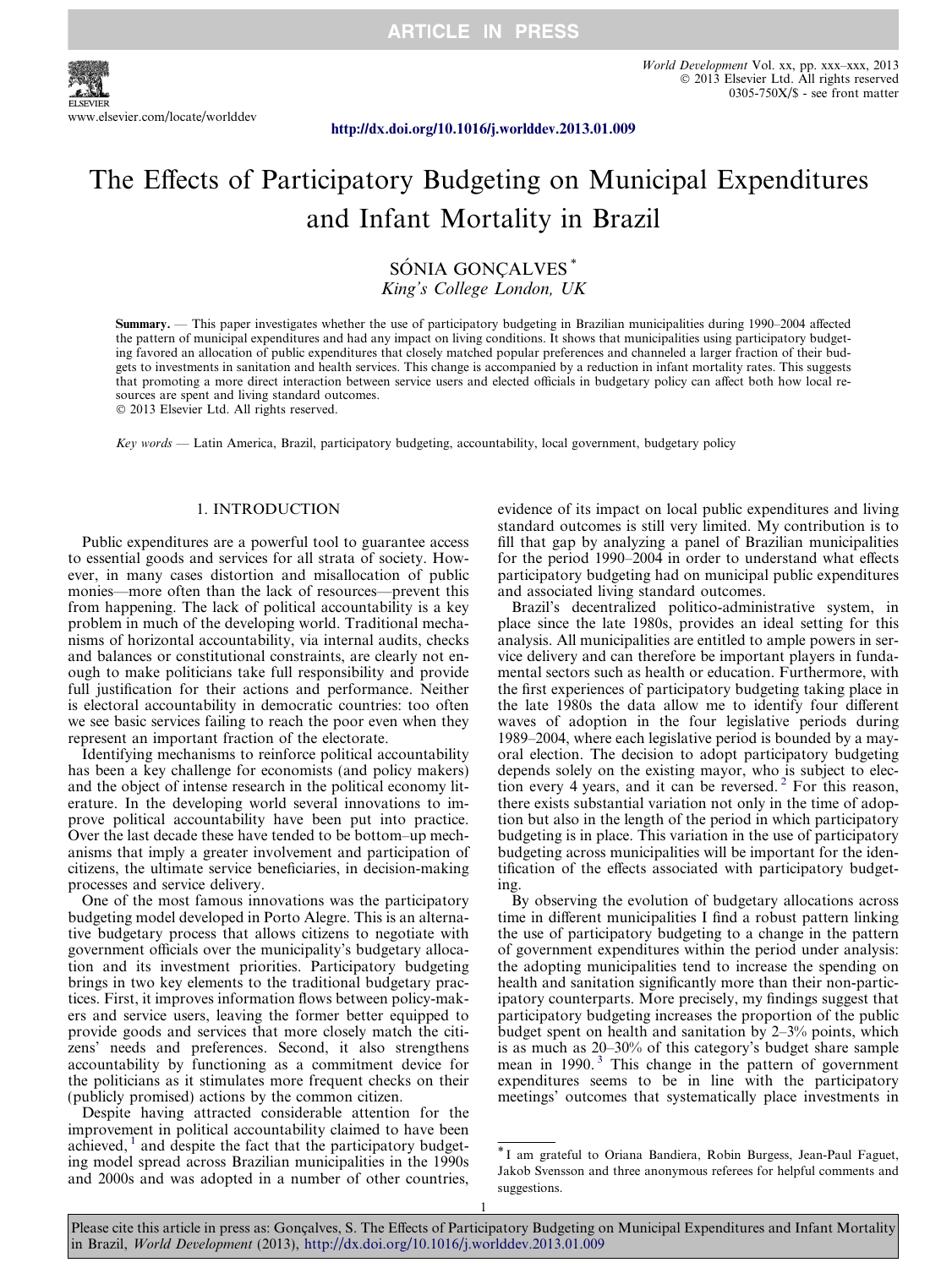sanitation (i.e., improving water and sewage connections, drainage and waste collection) as a top municipal priority. Crucially, this result does not seem to be a consequence of adopting units having larger fiscal budgets. Participatory budgeting appears to be a "budget neutral" mechanism as it is not significantly associated with greater per capita budgetary expenditures.

To show that these changes do generate real effects I further investigate whether there was any subsequent impact on living conditions among the adopting municipalities. It is a well accepted fact that poor sanitation is a leading factor in infant mortality, mainly driven by higher vulnerability of this age group to waterborne diseases (see, for instance, [Black, Morris,](#page-16-0) [& Bryce, 2003; Sastry & Burgard, 2004; Victora, 2001\)](#page-16-0). If we believe that the new spending pattern brought by participatory budgeting did result in better sanitary conditions as demanded in the participatory forums, a consequent fall in the infant mortality rates might be expected. My data set allows testing for this hypothesis by using a panel of municipal infant mortality rates for the period during 1990–2004. My findings suggest that municipalities that adopted participatory budgeting registered a significant drop in infant mortality of between 1 and 2 infants for every 1,000 resident infants—about 5–10% of the total infant mortality rate at the beginning of the period in 1990. <sup>4</sup> This is a significant result for a nation like Brazil, which at the beginning of the 1990s was one of the worst performers in terms of infant mortality rates in the Latin American and Caribbean region with an average infant mortality rate of 48 out of every 1,000 newborns ([World Bank, 1990\)](#page-16-0).

These basic results were subjected to a series of robustness checks in order to address concerns about potential endogeneity of the participatory budgeting adoption decision and the validity of its estimated effects. Overall, the pattern of estimated results holds throughout. I interpret these findings as evidence that participatory budgeting can be an important tool in improving information flows between citizens and their political representatives, enhancing government accountability,and ensuring that citizens' preferences are reflected in the actual implementation of public policies on the ground.

The work presented in this paper contributes to two main strands in the political economy of development literature.

First, given the focus of the participatory mechanism on improving information exchanges between elected politicians and common citizens, this work contributes to the literature that views citizens having information on the actions of politicians and bureaucrats as being key to improving political accountability and government responsiveness (see [Besley &](#page-16-0) Burgess, 2002; Ferraz & Finan, 2007; Strömberg, 2003 and [Bjorkman & Svensson, 2009\)](#page-16-0).

Second, and fundamentally, this work contributes to the literature on the analysis and evaluation of mechanisms of participatory development. Influenced by the work of authors such as [Chambers \(1983\), Hirschman \(1970\), Hirschman](#page-16-0) [\(1984\), Sen \(1985\)](#page-16-0) and [Ostrom \(1990\),](#page-16-0) theories of participatory development focused on principles of bottom–up decision-making and community empowerment have gained increasing popularity over the past three decades in the realm of development management and substantially affected the policies of governments, donors, and development agencies, such as USAID, the UN, and the World Bank ([Mansuri,](#page-16-0) [2012\)](#page-16-0). Advocates of this model of development argue that greater citizen participation promotes information transfers between government/service providers and final service users and, as a consequence, results in greater allocative efficiency and accountability. These views have been challenged by different authors, who stress the potential for local capture and exacerbation of pre-existing inequalities (Bardhan [Mookherjee, 2000; Mosse, 2001; Platteau & Abraham, 2002\)](#page-16-0) and a loss of technical efficiency [\(Bardhan & Mookherjee,](#page-16-0) [2006; Brett, 2003; Oakley, 1995\)](#page-16-0) that can result from "shifting the locus of decision making downwards" ([Mansuri & Rao,](#page-16-0) [2012\)](#page-16-0).

This work fits within the growing literature that attempts to provide empirical evidence of the effects associated with different participatory mechanisms. This ranges from the setting of political reservations for minority groups in order to ensure that their interests are reflected in policy-making (e.g., [Besley,](#page-16-0) [Pande, Rahman, & Rao, 2004; Chattopadhyay & Duflo, 2004;](#page-16-0) [Pande, 2003\)](#page-16-0); the introduction of service report cards (e.g., [Bjorkman & Svensson, 2009\)](#page-16-0); the direct involvement of community members in school and health sector management (e.g., [Banerjee, Deaton, & Duflo, 2004; Jimenez & Sawada,](#page-15-0) [1999; Kremer & Vermeesh, 2005\)](#page-15-0); involving citizens and community organizations in the monitoring of public programs (e.g., [Olken, 2007; Olken, 2008\)](#page-16-0) or the setting up of participatory institutions (such as the Gram Sabhas in India (e.g., [Bes](#page-16-0)[ley, Pande, & Rao, 2005](#page-16-0)). Participatory budgeting is most similar to this last mechanism for encouraging participation in policy making but is truly innovative in its scope and scale. Participatory budgeting aims to improve accountability and responsiveness by opening up the "black-box" of budgetary design and implementation to the whole of society. This allows narrowing down the information asymmetries between policymakers and citizens and encourages further checks by the latter on the former's activities—particularly relevant in a context characterized by wide-spread clientelistic and corrupt practices as is the case in Brazil.<sup>5</sup> It has been implemented on a large scale in Brazil—by 2004 about 30% of the Brazilian population lived in municipalities which used participatory budgeting as a means of deciding the allocation of local resources. Its objectives line up with those outlined in the 2004 World Development Report, "Making Services Work for Poor People", of "putting poor people at the centre of service provision: enabling them to monitor and discipline service providers, amplifying their voice in policy-making, and strengthening the incentives for service providers to serve the poor". The scope, scale and ambition of participatory budgeting twinned with the distinct lack of concrete evidence of its effects makes evaluation of this new form of encouraging citizen participation in public policy making all the more urgent.

In addition, my findings also contribute to a wider debate on the merits of the decentralization of government. Empirical results in this area have been divergent and inconclusive and have not crystallized into a coherent whole. This paper focuses on an institutional refinement within a decentralized governance framework (that is, the enhanced community participation) and thus provides an additional test of the (argued) advantage of decentralized and participatory regimes for tailoring policies to the demands and needs of the local population (see [Ahmad, Devarajan, Khemani, & Shah, 2005; Faguet,](#page-15-0) 2012; Faguet & Sánchez, 2008; Foster & Rosenzweig, 2001).

The remainder of the paper is organized as follows. Section 2 focuses on background and data. I provide the necessary institutional background regarding participatory budgeting, public expenditures, and main socio-economic context, describe the variables used in the empirical analysis and examine how they have evolved over the period under analysis. Section 3 presents the results of the empirical analysis of the relationship between participatory budgeting, public expenditures, and associated living standard outcomes for Brazilian municipalities over the 1990–2004 period, including a description of the robustness tests performed. Section 4 concludes.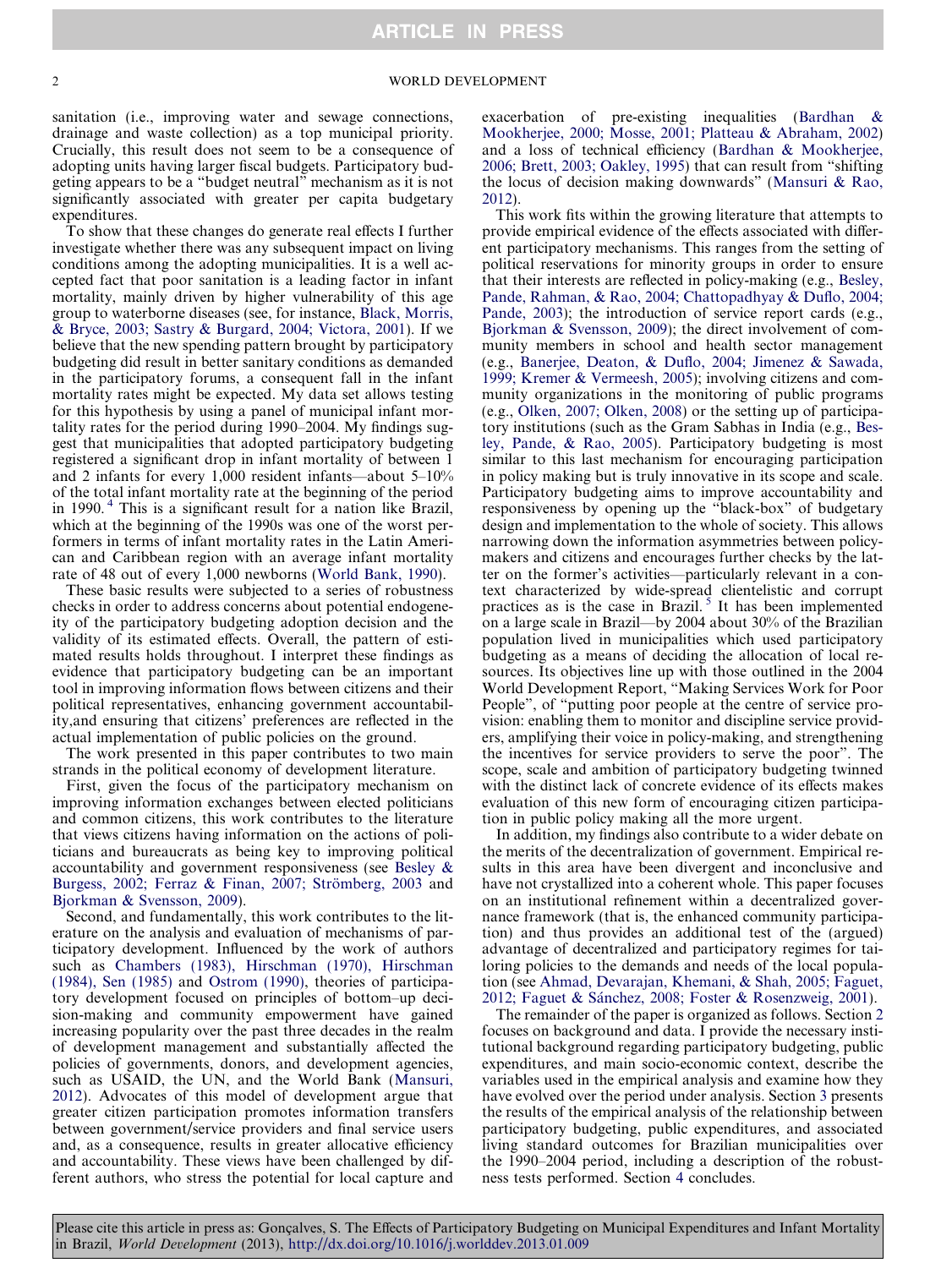# 2. BACKGROUND AND DATA

# (a) Participatory budgeting

#### (i) Origins

Participatory budgeting was one of several institutional innovations introduced in Brazil in the late 1980s which took advantage of the re-democratization process and its focus on decentralization.

During the two decades of military dictatorship (1964–85) Brazil's politico-administrative structure was centralized in the federal government and based on a network of political appointees in each state and capitals. Municipalities, the smallest politico-administrative division in Brazil<sup>6</sup> remained responsible for the provision of some local services throughout this period (such as inner-city transport or waste collection and disposal), but the scope for locally-defined policies was very limited since municipal governments were mainly executors of the agenda set by Brasília. Following democratization and decentralization, in the late 1980s, considerable power and autonomy was devolved to the sub-national governments, which, as of 2008, are comprised of 26 states plus 5,562 municipalities. Municipalities, in particular, gained co-responsibility in the provision of several essential services, and greater fiscal autonomy to handle them. Moreover, they became freer to develop their own laws and to encourage new forms of democratic participation beyond those provided by mayoral elections. <sup>7</sup> Community organizations, for example, were legitimated as active political actors with a role in the management of public expenditures [\(Wampler, 2004\)](#page-16-0).

In essence, through the decentralization effort municipal governments gained the status of fundamental players in the provision of basic services for households and communities. Municipalities were given access to increased levels of funds from upper-levels of government, along with the tools to implement their newly granted responsibilities. This context hugely facilitated the introduction of participatory budgeting programs, initially by mayors from the Workers' Party ("Partido dos Trabalhadores"), in different municipalities across Brazil. Porto Alegre, the capital of the southernmost Brazilian state, would become the benchmark for this model.

The Workers' Party was created in 1979 and it was often considered as a novelty among the Brazilian leftist parties for its origins in the union movements and its strong links to the nation's grassroot and community associations [\(Abers,](#page-15-0) [1996; Keck, 1992\)](#page-15-0). Early on, in its political agenda, the Workers' Party emphasized the relevance of promoting government accountability, community participation, and the reversal of priorities away from the elites toward the poor and the working classes. Budgetary policy was a critical instrument in these goals ([Abers, 1996](#page-15-0)).

The development of the participatory budgeting model was therefore in accordance with the party's platform and objectives. By promoting the joint management of public resources, participatory budgeting could not only make the municipal government more responsive and transparent but it could also reverse the cycle of patronage politics that was in danger of being perpetuated by the newly empowered local elites. As a result, the first experiences of participatory budgeting, in the late 1980s and early 1990s, took place as soon as the Workers' Party elected its first mayors, and participatory budgeting became the hallmark of the municipal governments controlled by this party. The successful results achieved under the participatory model fostered by the Workers' Party municipal governments "helped to define the meaning of "good government" in Brazil, which now emphasizes direct participation and

transparency" [\(Avritzer & Wampler, 2005\)](#page-15-0). This point cannot be dismissed in understanding the party's steady trajectory from a few minor mayoralties, in the mid-1980s, to major capital and state governments, from the 1990s onwards, and the presidency, in 2002 [\(Santos, 1998\)](#page-16-0).

#### (ii) Operation

In Brazilian municipalities, expenditures are mainly composed of four classes: (i) personnel, (ii) debt repayments, (iii) public services (health/sanitation and education taking the lion's share), and (iv) investments in works and equipment (including those in health/sanitation and education). It is precisely in these last two categories, which in financially healthy municipalities represent close to half of the budget, that municipalities have more autonomy and are therefore the focus of the participatory budgeting processes.

The way participatory budgeting is implemented has had several variants across Brazil, tailored to each municipality's characteristics. There is variation in the structure and timing of meetings, in the rules for electing citizen representatives, in the manner in which municipal investment rankings are defined and even on the percentage and components of the municipal budget covered by participatory budgeting. Notwithstanding, the main features of participatory budgeting can be summarized as follows. <sup>10</sup> The program is logistically structured by the city council, which is in charge not only of the organization and advertisement of meetings, but also of providing all the necessary technical information to any participant. For organizational purposes the council officials start by dividing the municipality into different "administrative" regions (roughly corresponding to the existing neighborhoods). Once the different administrative regions are defined, the participatory process formally begins with a set of parallel neighborhood assemblies, open to all residents, where an update of the previous years' approved works is given, local needs are discussed, desired investments are listed, and neighborhood representatives are elected by the attendants.

It is worth noting that in many municipalities, such as Porto Alegre and other large urban centers, this representation is made up of two tiers due to reasons of scale and the degree of technicality involved in the decisions at later stages. These two tiers are comprised of "councilors" and "delegates" and both are elected through popular assemblies. The councilors ("conselheiros") form the "participatory council" which together with elected municipal officials are responsible for defining the criteria used to rank demands and allocate funds, and vote on the investment plan presented by the mayor and her executive team. These councilors are the elected citizen representatives who interact directly with the elected bodies. The delegates ("delegados") function as intermediaries between the citizens and the participatory council (which are comprised of councilors and elected municipal officials) and supervise the implementation of the budget.

Following the round of neighborhood assemblies and the election of the respective representatives, the elected delegates take part in municipality-wide coordinating meetings, whose purpose is to draw up a final draft for the different regions' investment priorities, which is then passed to the executive and the participatory council.

Under the ordinary budget cycle (i.e., without formal citizen participation) the executive is solely responsible for the elaboration of the budget proposal, which has to include a plan of all revenues and expenditures programed for the subsequent year. This proposal has to be approved by the city's legislature (comprised of elected municipal officials) in order to become official. Under the participatory model, the allocation of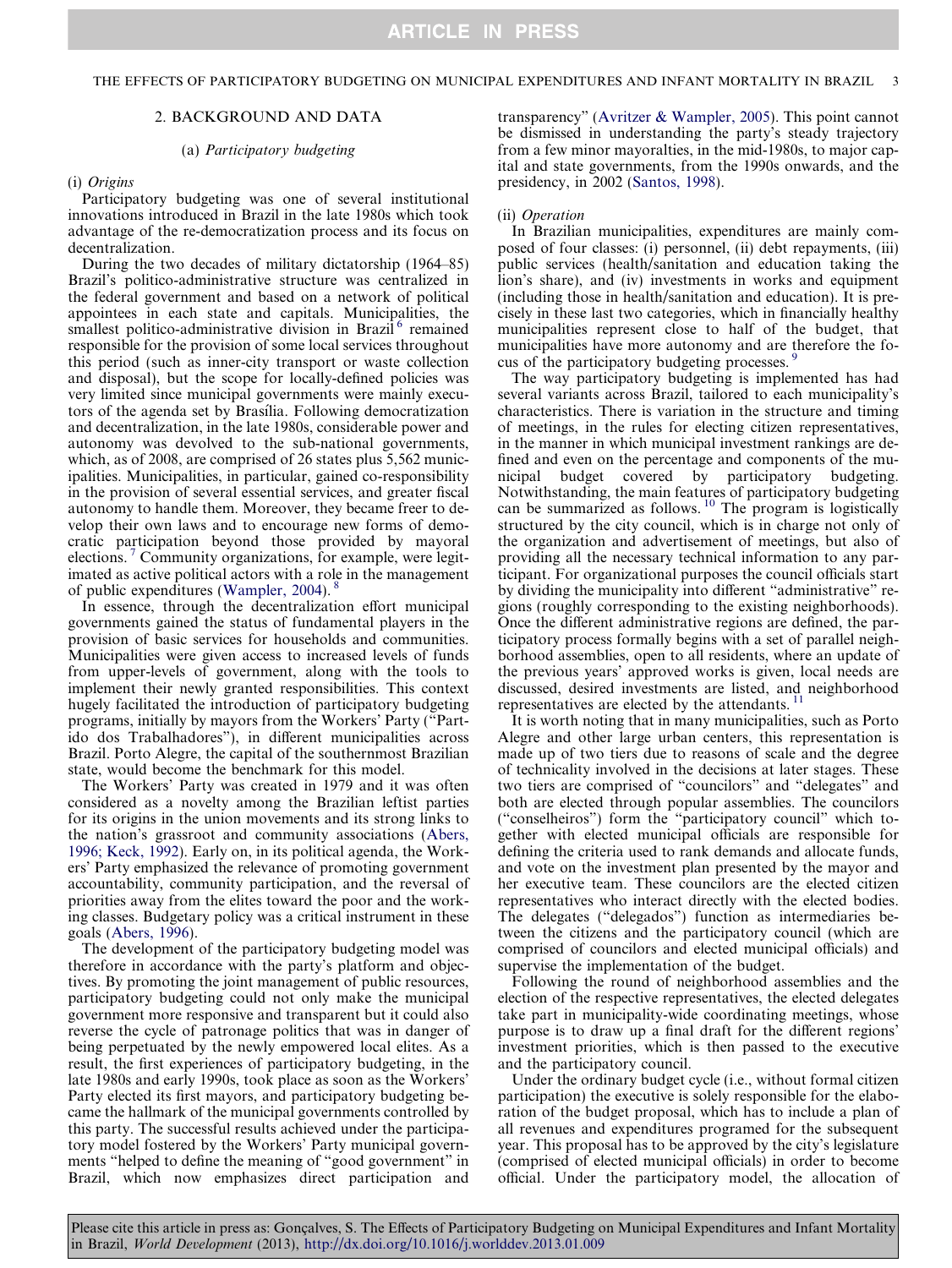investments in the budget proposal is defined by the executive together with the participatory council. Under this model public budgeting takes into account the popular priority ranking (obtained by the delegates) together with a set of weights (such as the share of population affected by the project, the index of local poverty and measure of need/shortage of the good demanded) which are designed to promote equity in the distribution of resources as well as to take account of the projects' technical and financial feasibility. The elected municipal officials also have the capacity to initiate projects of general interest or even works considered necessary for a given part of the city and these are also the object of discussion with the participatory council.

Finally, once the budget has been approved by the legislature, the elected delegates and councilors are responsible for supervising its execution and reporting any faults or delays to the mayor. It should be noted that public budgets are indicative, not mandatory, and as such the elected officials (i.e., the executive branch) may or may not abide to the investment projects listed in the budget. Notwithstanding, participatory budgeting does create an additional record keeping of promises between citizens' and elected municipal officials.

To summarize, compared to the ordinary budgetary process, differences can occur mainly at two stages: (i) the direct input of citizens' demands and the direct interaction between popular representatives and executive in the elaboration of the budget proposal; (ii) oversight of the approved works by the (elected) popular representatives (delegates and councilors) once the investment plans become public.

The role of the legislature is not affected, at least in theory, since the budget still has to be approved by this chamber. However, the fact that the budget proposal reaching the legislature comes, under participatory budgeting, with the direct approval and demands of the population may constrain the ability of the legislature to vote against it [\(Santos, 1998](#page-16-0)). This can be relevant since the decision of whether or not a municipality adopts participatory budgeting depends exclusively on the mayor and her executive team, and does not have to be at any moment ratified by the legislature. Participatory budgeting may therefore be seen as a means for the mayor and her executive to increase their public decision making power.

A scheme with a reference design of the year-round participatory process (based on Porto Alegre's schedule) is presented below (see Figure 1)



Figure 1. Participatory budgeting yearly cycle.

#### (iii) Adoption

The expansion of participatory budgeting across Brazilian municipalities closely matched that of the Workers' Party in the first years. Likewise, it evolved slowly, first in the southern urban centers, then in the smaller neighboring municipalities and northern municipalities. From the mid-1990s onward, as the publicity of the most successful experiences spread and participatory budgeting became internationally recognized, it started being replicated by other parties—most, but not all, with political orientations close to the Workers' Party. In fact, from the mid-1990s onward only roughly half of the municipalities with participatory budgeting were governed by Workers' Party mayors.

Table 1 shows the distribution of participatory budgeting experiences across Brazilian regions and time.

The maps in [Figure 2](#page-4-0) show the geographical distribution of participatory budgeting experiences across the legislative periods shown in the table. Municipal boundaries are shown in gray and the municipalities adopting participatory budgeting are indicated in a darker shade in the maps.

[Table 2](#page-4-0). shows the evolution of the number of municipalities adopting participatory budgeting and also of municipalities with Workers' Party mayors.

Although the total number of adopting municipalities (169 at the last available count in 2000–04) seems small in a nation as big as Brazil (which contained a total of 5,561 municipalities at the same date) it is worth noting that in 2000 the 169 municipalities that had adopted participatory budgeting accounted for approximately 27% of Brazil's 175 million inhabitants. It is worth noting that the number of participatory budgeting occurrences as shown in the table is not cumulative over time. At the end of every period there are municipalities dropping out of the program as well as new municipalities adopting participatory budgeting.

As can be seen from [Table 2,](#page-4-0) not all municipalities with Workers' Party mayors used participatory budgeting (for example during 2001–04 only 78 of the 186 municipalities with Workers' Party mayors employed participatory budgeting). The reason for this typically lies with a fragile financial situation (where debt repayment obligations and labor costs did not allow for new investments) or with the Workers' Party mayor having to govern in coalition with other political parties (see [Shah, 2007\)](#page-16-0).

It should be noted that the group of municipalities that have used participatory budgeting in the period under analysis, is not a random sample of the 5,561 Brazilian municipalities. Besides being typically (but not always) governed by left-wing mayors, these group of municipalities was on average, at the beginning of the 1990s, wealthier, more urban and densely populated, and had better household infrastructure and higher levels of educational attainment than the average municipality that did not use participatory budgeting. The differences across a range of socio-economic indicators between adopting

Table 1. Adoption of participatory budgeting

| Regions          | 1989–92 | 1993-96 | 1997-2000 | $2001 - 04$ |
|------------------|---------|---------|-----------|-------------|
| North            |         |         |           | 12          |
| <b>Northeast</b> |         | q       | 18        | 30          |
| Central-West     |         |         |           |             |
| Southeast        |         | 27      | 50        | 86          |
| South            |         | 13      | 44        | 34          |
| Total            |         | 51      | 119       | 169         |

I take every 4-year legislative period bounded by a mayoral election as the indicative date for the beginning (or end) of a participatory experience.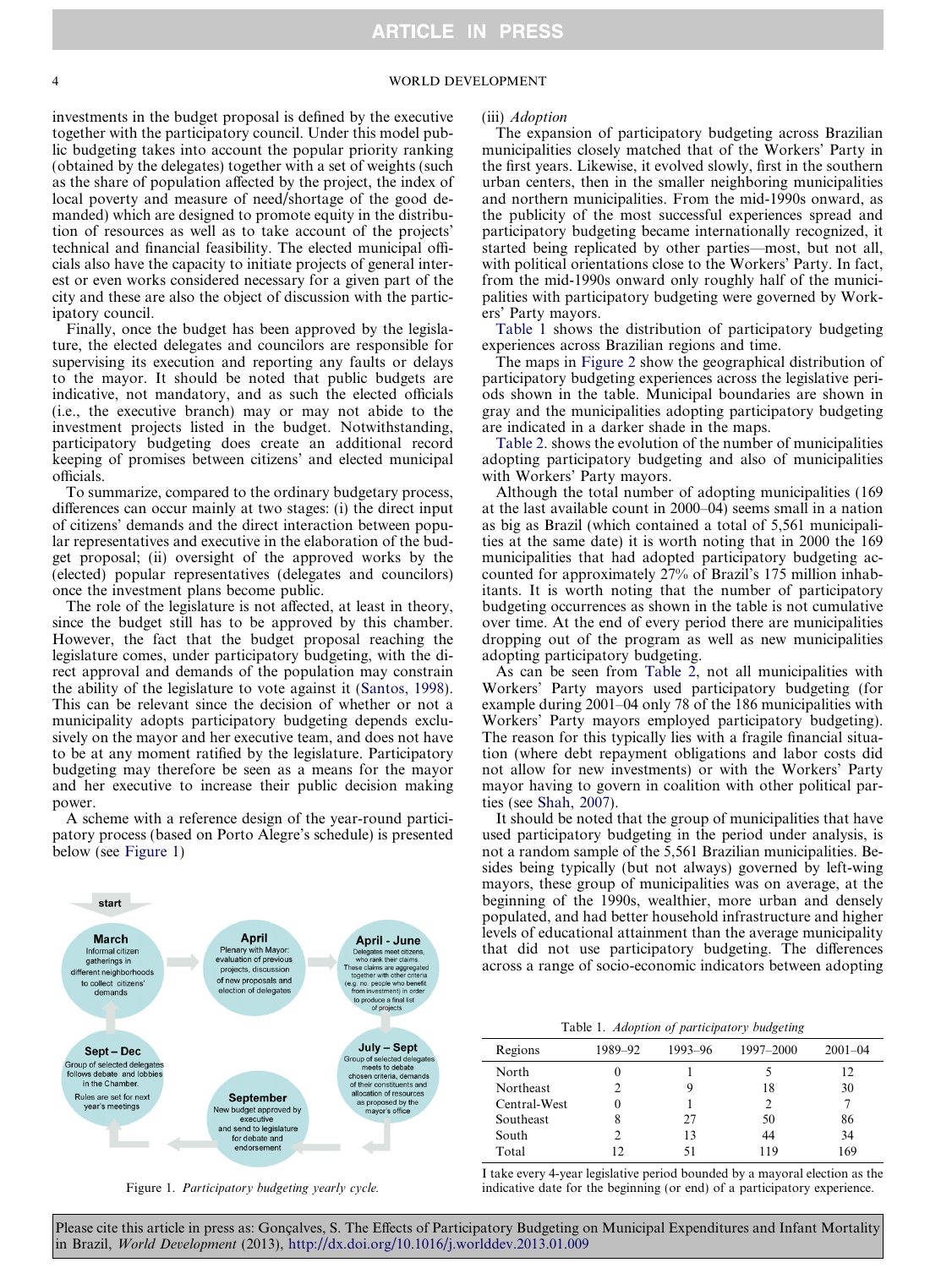<span id="page-4-0"></span>

Figure 2. Geographic evolution of participatory budgeting experiences.

|  |  | Table 2. Municipalities with participatory budgeting across time |  |  |
|--|--|------------------------------------------------------------------|--|--|
|--|--|------------------------------------------------------------------|--|--|

| No. of municipalities     | 1986–88 | $%$ Pop                  | 1989–92 | $%$ Pop   | 1993–96 | $%$ Pop  | 1997-2000 | $%$ Pop | $2001 - 04$ | $%$ Pop   |
|---------------------------|---------|--------------------------|---------|-----------|---------|----------|-----------|---------|-------------|-----------|
| With PB                   |         | 0.18%                    |         | 9.31%     | 51      | 11.67%   | 119       | 15.62%  | 169         | 27.04%    |
| With Workers' Party mayor |         | 0.22%                    | 37      | $10.44\%$ | 55      | $5.54\%$ | 115       | 5.04%   | 186         | $17.56\%$ |
| Workers' Party and PB     |         | $\overline{\phantom{a}}$ | 10      |           | 20      |          | 55        |         | 78          |           |
| Total no. municipalities  | 3.991   | 139.287                  | 4.491   | 145.336   | 4.974   | 154.544  | 5.507     | 163.793 | 5.561       | 75.394    |

and non-adopting municipalities are presented in [Table 4](#page-8-0) and will be discussed in more detail in Section 3 of this paper.

The variation in adoption of participatory budgeting both across time and across municipalities is important to investigate the differential impact of participatory budgeting adoption with respect both to the allocation of public expenditures and to changes in infant mortality. To be precise the unit of the observation for the econometric analysis is the "MCA", i.e., "minimum comparable area," as opposed to the municipality. The use of MCAs is a standard practice in the analysis of panel administrative data for Brazil, as it allows tracking the same unit across the period under analysis. MCAs represent the municipal borders as of 1970 and typically contain one municipality, but owing to population growth and splits some MCAs can contain more than one municipality. This is because during the period under analysis, and in part resulting from the decentralization process, the nation's

2municipal divisions changed considerably mainly due to municipalities splitting due to population growth (for instance, during 1980–2004 more than 1,500 new municipalities were created). As a result, my econometric analysis is based on 3,651 MCAs, which I track across the 1990–2004 period. <sup>12</sup> Fundamentally for my analysis and conclusions, the patterns of change with respect to the evolution of participatory budgeting adoption across time (as shown in Table 2) look highly similar at municipality or MCA level.

The identification of the effects associated with the adoption of participatory budgeting by municipal governments will be discussed in further detail in the next section.

## (iv) Participants and investment priorities

Although the participatory meetings are open to the whole municipal population, as described above, only a fraction of it does in fact participate. There is no available official record,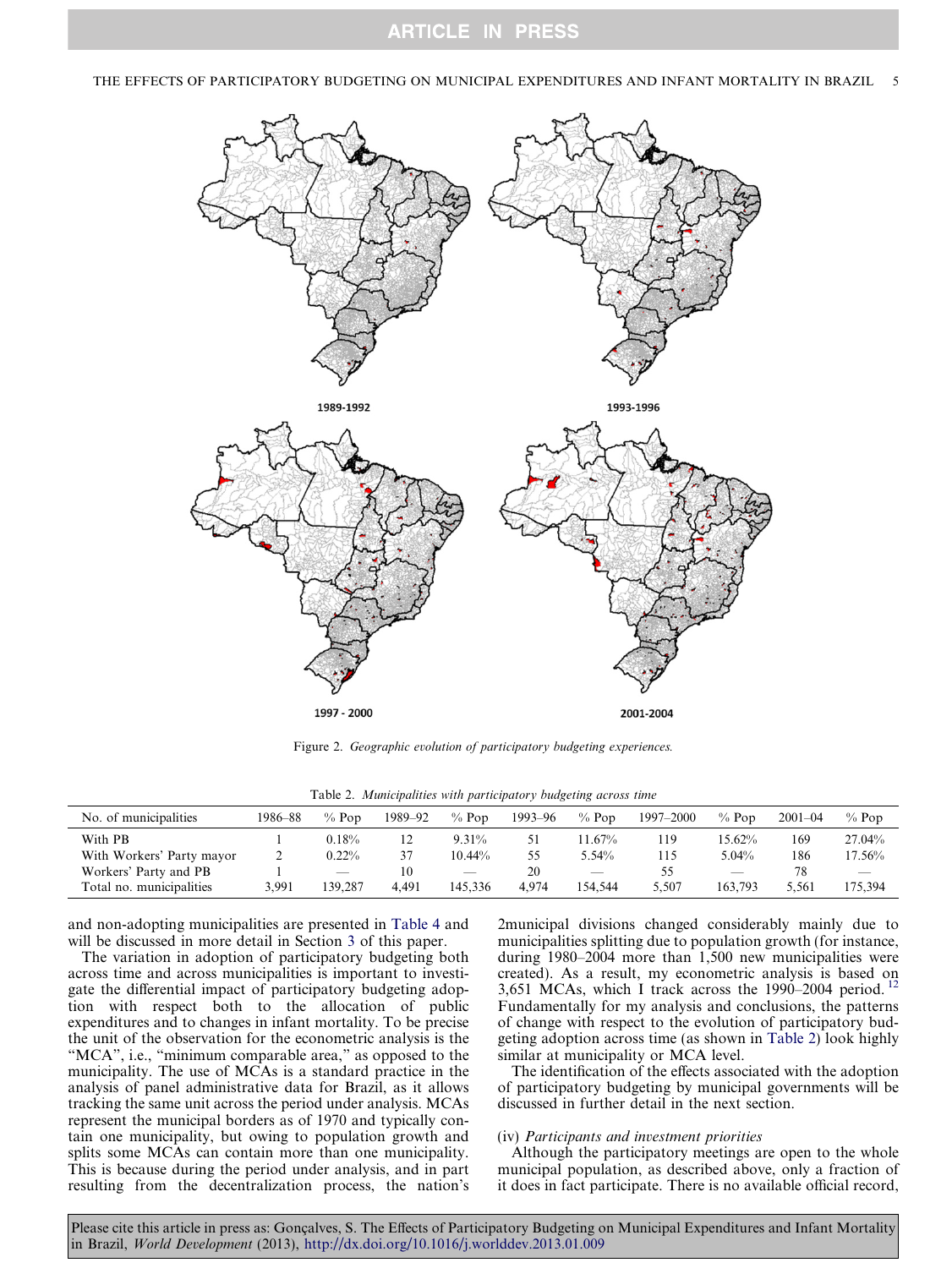to my knowledge, about the magnitude and defining characteristics of this participation. The existing information comes from data collected and compiled by local NGOs interested in the subject of participation. For example, according to the NGO Cidade, <sup>13</sup> as quoted by [Abers \(2000\)](#page-15-0), in Porto Alegre (a city of approximately 1.2 million inhabitants at the end of the 1980s) in the first two years of participatory budgeting, i.e., in 1989 and 1990, less than a thousand people participated in the participatory budgeting forums. However, as the first demanded investments were undertaken by the municipal government, the number of participants jumped to 8,000 in 1992. After the re-election of the Workers' Party mayor in that same year, participation in the participatory budgeting forums gradually increased to more than 20,000 individuals per year in the late 1990s-early 2000s. In small and mid-sized municipalities, where the overall process of participation is usually simpler and less time-consuming or technically demanding, participation tends to be substantially larger often reaching 20% or more of the total population.

The surveys from NGO Cidade ([Cidade, 1998; Cidade,](#page-16-0) [1999\)](#page-16-0) also allow for a characterization of the average participants of the participatory budgeting forums. For example, data collected at the participatory budgeting forums in Porto Alegre, in 2002, reveal that the participatory assemblies tend to concentrate a higher proportion of (i) women, (ii) elders and retired workers, (iii) married people, (iv) non-qualified workers, (v) people with lower average income, (vi) higher rates of associative life, and (vii) stronger identification with the Workers' Party ideology than the city's average dweller. A comparison with data from earlier surveys shows that the differences between the average city dweller and the average participatory budgeting participant's profile have been decreasing over time, as participation in the participatory budgeting forums extends to different strata of the society. Similarly, the differences also tend to be less apparent at the "higher levels of participation," i.e., among the tiers of elected delegates and councilors. In fact, in Porto Alegre, the average participatory budgeting councilor typically ranks above the city's average with respect to education or income levels.

Information on the investment priorities voted by the participants is not made available by most of the municipalities in a systematic way. Table 3 illustrates a typical list of investment priorities as voted in the popular assemblies that are part of the participatory budgeting process. The information presented in the table refers to the municipality of Porto Alegre, but anecdotal evidence and the existing literature, as well as data published by other municipalities corroborate that it is also representative of expenditure priorities among other adopting municipalities. The following investments are regularly top-ranked in the first rounds of participatory budgeting (across the full range of adopting municipalities for which there is data):

- basic sanitation, which mainly refers to extension and improvement of sewage networks, drainage, anti-erosion, anti-slippage measures, and waste removal;

- street paving, which usually accompanies installation of sanitation infrastructure; <sup>14</sup>

- land regulation, referring to the definition of property rights over occupied land - a major issue in the poor areas of Brazilian cities; and
- street lighting, which falls under the "Housing and Urbanism" class of municipal expenditures.

Investments in basic education and health are also demanded (usually referring to building and improvement of facilities), as the basic infrastructure (sanitation, paving, housing and lighting) needs are gradually met.

These voted priorities can be interpreted from different perspectives, which are not necessarily mutually exclusive. On one hand, they can simply reflect the preferences of the group of citizens that took part in the participatory forums, whose profile was described above, and on the other hand, they can indicate a clear bias toward very visible, easily monitorable works where checking the government's role is more easily done. In either case the relevance of the analysis proposed in this paper is not affected. It still remains important to investigate what average impact this additional information has had on the government's budgeting or, on the contrary, whether participatory budgeting has been in practice an empty populist trick with none or limited impact on the observed pattern of municipal expenditures.

# (b) Public expenditures

#### (i) Decentralization

By law, the municipal executive has been responsible for the provision of goods and services considered to be of "local interest," that is, whose relevance is essentially restricted to the municipality. In practice, this has traditionally been limited to garbage collection, disposal and general cleaning services, sewerage networks construction and maintenance, public lighting, roads, general urban infrastructure works, public transportation and, in some cases, also water treatment and delivery. Although there was also some municipal activity in primary education and primary health care, these services

| Year | 1st                 | 2nd                 | 3rd                 |
|------|---------------------|---------------------|---------------------|
| 2004 | Housing             | Social              | Education           |
| 2003 | Housing             | Education           | Paving              |
| 2002 | Housing             | Education           | Paving              |
| 2001 | Paving              | Housing             | Basic sanitation    |
| 2000 | Housing             | Paving              | Health              |
| 1999 | Basic sanitation    | Paving              | Housing             |
| 1998 | Paving              | Housing             | Basic sanitation    |
| 1997 | Housing             | Paving              | Basic sanitation    |
| 1996 | Paving              | Basic sanitation    | Land use regulation |
| 1995 | Paving              | Land use regulation | Basic sanitation    |
| 1994 | Land use regulation | Paving              | Basic sanitation    |
| 1993 | Basic sanitation    | Paving              | Land use regulation |
| 1992 | Basic sanitation    | Education           | Paving              |

Table 3. Investment priorities voted at participatory forums

Source: Municipality of Porto Alegre.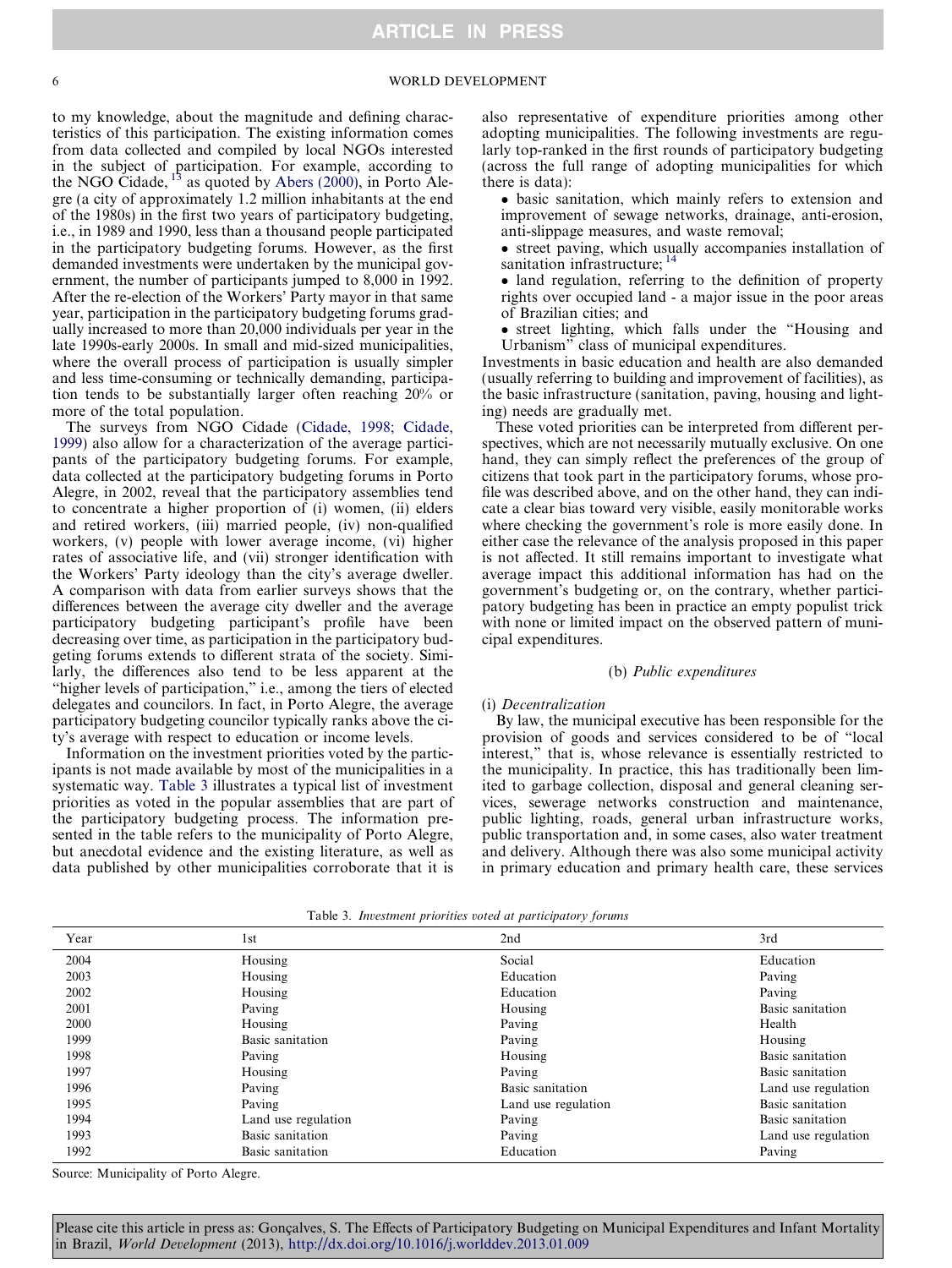were far from being an exclusive municipal responsibility as there was a strong presence of state, and even federal, managed schools and health centers. The same was also true for water treatment and delivery services. Despite being considered a municipal responsibility, state companies were still the predominant provider of water services in the 1980s as a consequence of the model used for the development of this sector during the military regime, which was based on a state company's management through concession contracts.<sup>15</sup>

After the new constitutional charter of 1988, although the presence of federal and state governments was not completely dismissed (as they are still encouraged to intervene in case of insufficient local capacity), municipalities were strongly stimulated to enlarge their participation in the education and health sectors, and progressively received larger transfers from upper levels of government in order to assume those tasks. <sup>16</sup> As a result, primary health care, pre-school and primary education are now (almost) exclusively municipal responsibilities. In the sanitation sector municipal governments have also been assuming an increasing role in the water services since the end of the existing contracts with state companies. This complements their pre-existing central role in providing local sewerage services.

#### (ii) Composition and evolution of expenditures

Figure 3 shows the allocation of municipal expenditures by category at beginning and the end of the period under analysis.<sup>17</sup> "Education and Culture" absorbed the largest share of the budget during the whole of the sample period, accounting for 27% of the budget in 1990 and 30% of the budget in 2004. In contrast to the fairly stable budget share of the "Education and Culture," the share of the budget dedicated to "Health and Sanitation" rose from 13% to 23%—a 10% point increase over this 14 year period. The losing sectors in share terms were "Housing and Urbanism" and "Other Expenditures" (which includes the remaining classes). This observation is in line with the usual evaluation of the Brazilian decentralization process, which highlights the success achieved in health/sanitation and education sectors as opposed to the limited progress made as regards municipal housing or social welfare programs (see [Souza, 2001\)](#page-16-0).



Figure 3. Municipal expenditures by category.

#### (c) Socio-economic outcomes

Indicators from the Brazilian Population Census and from international organizations show that, right after democratization in 1985 and prior to the first experiences with participatory budgeting, there was substantial room for improvement of social indicators on several fronts. Although access to goods and services and overall well-being varied vastly within the nation (as well as within states and even within municipalities), with the densely populated southern states performing significantly better, the level for most relevant indicators was generally low when compared to other Latin American countries. At the beginning of the 1990s the infant mortality rate was close to 50 infants for every 1,000 newborns [\(World Bank,](#page-16-0) [1990](#page-16-0)) with systematic high rates of morbidity and mortality from infectious and parasitical diseases (diarrhea being one of the most prevalent). <sup>18</sup> At this time there was a major deficit in the sanitation infrastructure as less than 20% of the nation's households were connected to the public sewage network. According to the Census of 1991, there was also a serious lack of access to proper housing and education levels were extremely low as the average illiteracy for adults (over 25) and school drop-out rates were both above 20%. With such widespread deficiencies, it is not immediately obvious which investments should be prioritized. In this context, the information channels opened by participatory budgeting might serve as a useful tool for identifying what citizens in Brazilian municipalities saw as the expenditure priorities.<sup>19</sup>

# (d) Evolution and potential role of participatory budgeting

Over the last 10–15 years, Brazil's commitment to improving educational and health outcomes yielded considerable gains. Infant mortality has decreased by almost 40% and overall mortality from infectious and parasitical diseases has been substantially reduced [\(World Bank, 2004\)](#page-16-0). This decline in infant mortality rates is registered in the Brazilian Population Census (IBGE) data which show that the average infant mortality rate in Brazil dropped from 48 to 33 out of 1,000 newborns during 1991–2000—a decline of over 30%. During this period, there has also been a large expansion in basic school enrollments and widespread reductions in grade repetition.

The demands listed in the participatory forums suggest that improvements in basic sanitation were an early and urgent priority. [Figure 4](#page-7-0) charts the share of MCA budgets dedicated to health and sanitation separately for MCAs which adopted participatory budgeting and those that did not during 1990– 2004. We can observe that there has been a gradual channeling of resources to this sector for all MCAs, but that among adopting MCAs the increase became more accentuated precisely at the point when adoption of participatory budgeting became more widespread, i.e., after 1996 (the bars in the graph indicate the percentage of municipalities that in each period were effectively using participatory budgeting, out of the total number of municipalities that have adopted participatory budgeting at some point in time during 1990–2004).

In the remainder of this paper I investigate in a more systematic manner whether this apparent divergence in budgetary behavior between adopting and non-adopting MCAs can be linked to the adoption of participatory budgeting. Following the existing consensus in the public health literature on the leading role of improved health and sanitation in reducing infant mortality, I also investigate whether the adoption of participatory budgeting can be linked to improvement in living standards along this key dimension.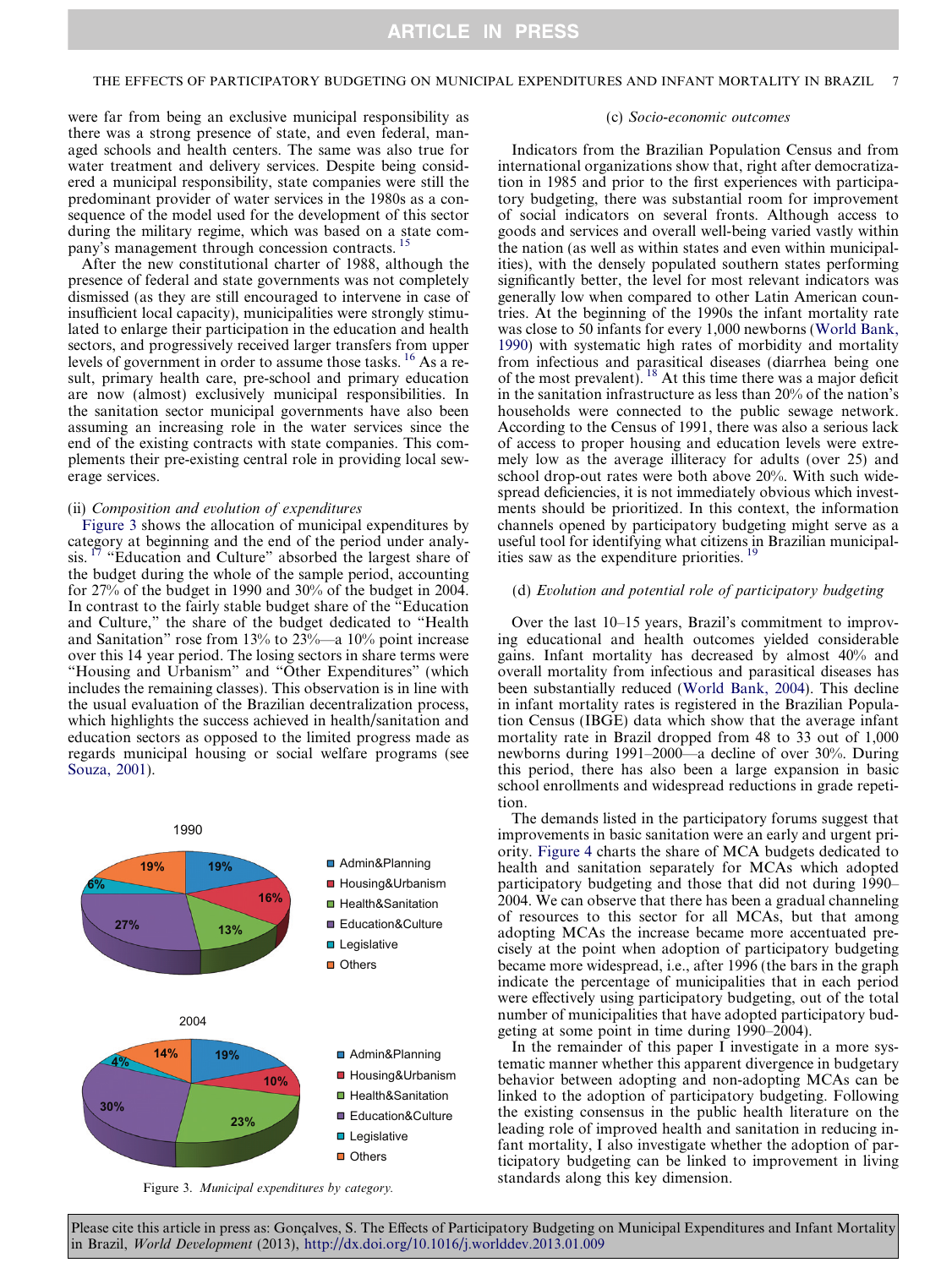<span id="page-7-0"></span>

Figure 4. Evolution of municipal expenditures share in health and sanitation: adopters ( $PB = 1$ ) vs. non-adopters ( $PB = 0$ ).

The results presented in the following section should be interpreted as estimated average treatment effects associated with the adoption of participatory budgeting. The scarcity of quantitative data regarding the participatory experiences during the period under analysis does not allow me to exploit in the heterogeneity of participatory experiences' rules and procedures across time and municipalities with respect to elements potentially critical for the success of such experience (such as the percentage of the budget under discussion or the method used for the election of delegates/councilors).

The existing (and much more abundant) qualitative evidence on the participatory budgeting experiences in Brazil, obtained from case-studies and surveys based on a much smaller sample of adopting municipalities, has emphasized a number of critical elements for the success of a participatory budgeting experience across a range of municipalities, such as  $20, 21$ :

• the political commitment of the municipal government to ensure the effective integration of projects arising from participatory forums within the overall government plan;

• the involvement of time and money by the municipal government to logistically organize forums and incentivize citizen participation;

• the proportion of the municipal budget subject to deliberation: typically the larger the proportion the greater the involvement of citizens and political agents in the participatory process, and, obviously, the greater the probability that popular demands will result in policy;

- the institutional design for the selection of citizen representatives (delegates/councilors) participation in the forums is typically preferred to a method based on secrete vote for the election of representatives as the former increases accountability and civic engagement; and

- the method for aggregation of preferences: the method used to aggregate preferences is based on a set of criteria in order to promote fairness in the distribution of resources as well as to take into account the projects' technical and financial feasibility. These criteria need be as transparent as possible and also subject to popular debate, in order to avoid possible distortion of voter preferences under the guide of "technical" analysis, for instance.

These elements should be bear in mind when assessing the results presented in this paper.

## (e) Data sources

The information on participatory budgeting adoption comes from the following sources: a compilation I made in collaboration with members of the Workers' Party, which provided data for the period 1986–92, surveys conducted by the "Forum" Nacional de Participação Popular" (National Forum of Popular Participation)—an association of NGOs interested in the theme of citizens' participation—for the period 1992–2000 (see [Grazia & Torres Ribeiro, 2003\)](#page-16-0), and data provided by [Avrit](#page-15-0)[zer and Wampler \(2005\)](#page-15-0), for 2001–04. The survey studies are based on questionnaires sent to all municipalities in the nation and collected by local NGOs. For the years where there is overlap the data that I collected for the earlier years matched the survey based estimates.

The data set collected indicates for all Brazilian municipalities whether the municipal government engaged in any form of participatory budgeting during budgetary design and implementation. This data set refers uniquely to a listing of municipalities that in each year, from 1986 to 2004, reported using participatory budgeting, as further information regarding individual experiences is not publicly available. Therefore, it is not possible to identify potential nuances in the degree of participation mentioned above, nor the investment priorities voted for by the participants in each and every municipality. My knowledge about these issues is based on case study evidence and data published by some municipalities and NGOs for a subset of municipalities.

The financial data on public expenditures classified by the categories mentioned above and used throughout this paper are originally from the National Treasury ("Secretaria do Tesouro Nacional") and are available for every municipality since 1990. To simplify the data collection process I made use of the tabulations available from the Institute of Applied Economic Research (IPEA—"Instituto de Pesquisa Econômica Aplicada"). These data allowed me to build a panel of budgetary expenditures for 3,651 Brazilian MCAs for the period 1990–2004.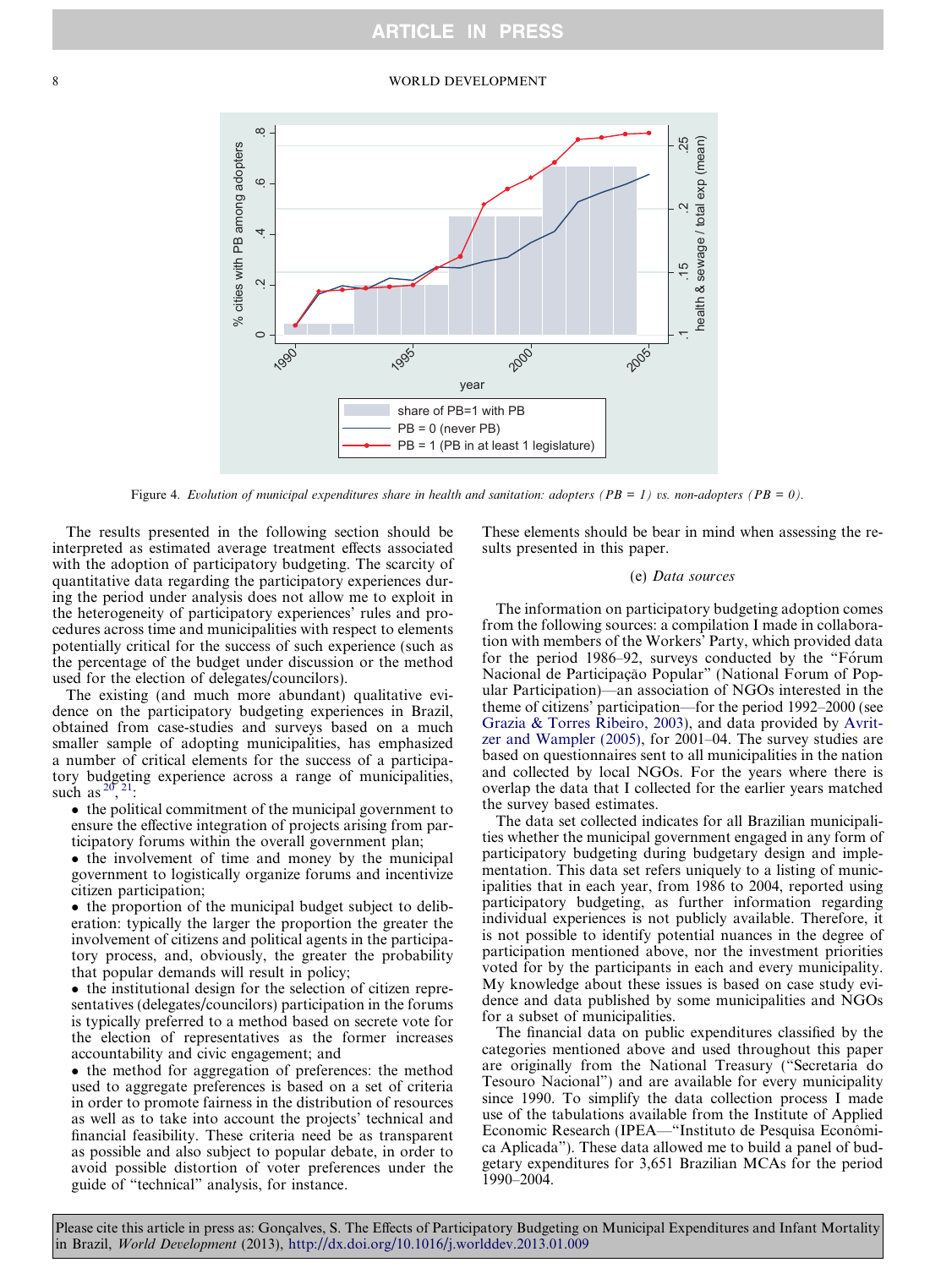<span id="page-8-0"></span>Infant and child mortality rates are the living standard or socio-economic variables of choice in the analysis. The reason for this is twofold: first, these variables are an important and globally accepted measure of the development and overall socio-economic level of a nation; and, second, infant and child mortality rates are available for all Brazilian municipalities on an early basis since the late 1970s, as opposed to other socio-economic measures, which can only be obtained at municipal level every 10 years with the population Census. The mortality rates used in econometric analysis are measured as a ratio of the number of deaths to the number of living residents in the same age group (up to 1 and up to 4 years old, respectively, for infant and child mortality). The infant and child mortality data used to evaluate health outcomes in this paper are from Datasus, the official data centre of the Brazilian Ministry of Health. Its database includes yearly mortality figures, by age group, for every Brazilian municipality since 1979, from which I compiled infant and child mortality for every MCA. The municipal infant and child resident populations, necessary to compute the mortality rates, have been available since the early 1990s from the Brazilian Institute of Geography and Statistics (IBGE).

Descriptive statistics for the variables included in the econometric analysis and for overall socio-economic and population indicators are presented in Table 4 for the cross-section of Brazilian municipalities (or, more precisely, MCAs) in 1990.

Table 4 also lists for each of the variables the mean difference between participatory budgeting adopters and non-adopters and associated standard error for the test of equality of means.

#### 3. ANALYSIS: METHOD AND RESULTS

Participatory budgeting is expected to add two key elements to the conventional budgetary process. First, by bringing together citizens and elected politicians to discuss the allocation of public expenditures, participatory budgeting is expected to generate a pure informational gain regarding the citizens' needs and preferences. As a result, policy-makers are able provide goods and services and to develop policies that better match these preferences, as revealed in the participatory forums. This might be particularly useful in contexts characterized by several service failures and deficiencies. Second, by opening-up the "black-box" of budgetary design and implementation to the whole of society, participatory budgeting is expected to strengthen political accountability as it works as a commitment device for the elected politicians. At the end of each participatory cycle, the citizens know the amount of public money that is supposed to be spent and the exact projects or services that are supposed to result from spending that money. As a result, under the participatory budgeting model

Table 4. Descriptive statistics as of 1990

| Variable                                                    | Obs   | Mean           | Mean difference         | Std. error |
|-------------------------------------------------------------|-------|----------------|-------------------------|------------|
|                                                             |       | (whole sample) | (adopters—non-adopters) |            |
| Census data $(1991)^{a}$                                    |       |                |                         |            |
| Area $(km2)$                                                | 3,650 | 2,336          | $7,221***$              | 972.2      |
| Resident population ('000)                                  | 3,650 | 40.2           | $228.3***$              | 14.0       |
| Urban population $(\% )$                                    | 3,650 | 54.9           | $27.5***$               | 1.5        |
| Households w/ electricity $(\%)$                            | 3,650 | 73.4           | $17.8***$               | 1.5        |
| Households connected to public water system $(\%)$          | 3,650 | 42.2           | $27.1***$               | 1.6        |
| Households connected to public sewage system $(\%)$         | 3,650 | 18.0           | $20.5***$               | 1.8        |
| Average education adults more than 25 years old (no. years) | 3,650 | 3.1            | $1.7***$                | 0.1        |
| Enrollment rate among $7-14$ years olds $(\%)$              | 3,650 | 72.7           | $10.4***$               | 0.9        |
| Illiterate population more than 15 years old $(\%)$         | 3,650 | 30.1           | $-14.2***$              | 1.1        |
| Monthly per capita household income (R\$ 2000)              | 3,650 | 0.7            | $0.6***$                | 0.03       |
| Inequality (theil) index                                    | 3,650 | 0.5            | 0.0                     | 0.01       |
| Resident doctors per 1,000 inhabitants                      | 3,650 | 0.3            | $0.5***$                | 0.0        |
| Graduate nurses (% total resident population)               | 3,650 | 7.2            | 0.0                     | 0.0        |
| Life expectancy                                             | 3,650 | 62.8           | $2.1***$                | 0.2        |
| Infant mortality $(UNDP)^b$                                 | 3,650 | 49.7           | $15.6***$               | 1.6        |
| Ministry of health data                                     |       |                |                         |            |
| Infant mortality (less than 1 year old) $\textdegree$       | 3,270 | 0.03           | 0.00                    | 0.00       |
| Child mortality (less than 4 years old) $\text{°}$          | 3,270 | 0.01           | 0.00                    | 0.00       |
| Treasury data                                               |       |                |                         |            |
| Total per capita budgetary expenditure <sup>d</sup>         | 3,270 | 85.09          | $13.99***$              | 4.51       |
| Spend administration and planning (over total budget)       | 3,270 | 0.19           | $0.03***$               | 0.00       |
| Spend housing and urbanism (over total budget)              | 3,270 | 0.16           | $0.02$ **               | 0.01       |
| Spend health and sanitation (over total budget)             | 3,270 | 0.11           | $-0.00$                 | 0.00       |
| Spend education and culture (over total budget)             | 3,270 | 0.25           | $-0.02***$              | 0.00       |
| Spend legislative (over total budget)                       | 3,270 | 0.05           | $-0.01$ **              | 0.00       |
| New investment (over total budget)                          | 3,270 | 0.25           | $-0.01$                 | 0.01       |

Based on minimum comparable areas (MCA's).

\* Significantly different from zero at 10%.

\*\* Significantly different from zero at 5%.<br>\*\*\* Significantly different from zero at 1%.<br>a Census data is from 1991.

<sup>b</sup> Infant mortality rate as defined by the UN—probability of death before reaching age 1 per 1,000 live births.

c Mortality rate calculated as the ratio of number of deaths by the number of residents.

<sup>d</sup> BRL at constant prices of 1994.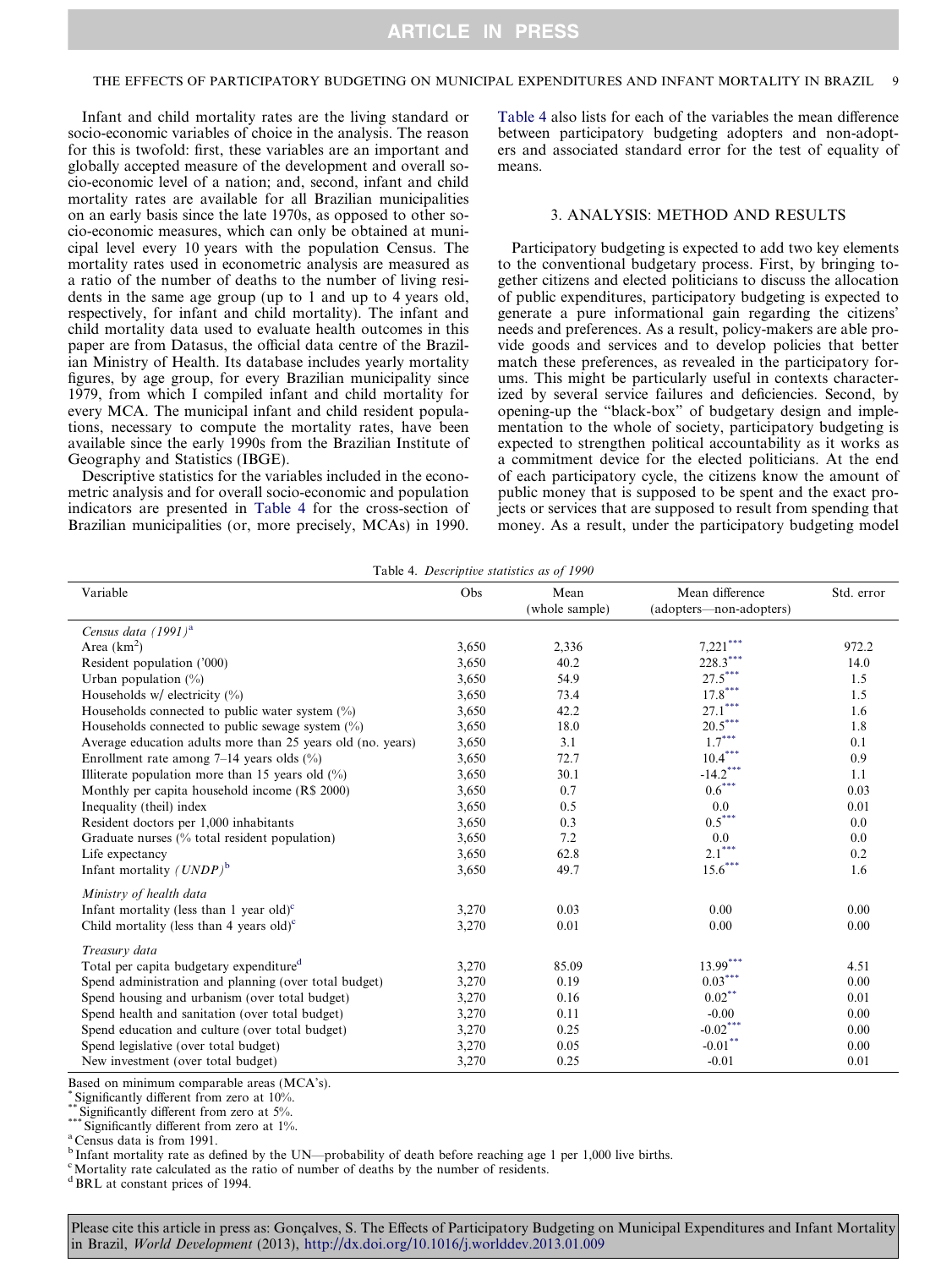<span id="page-9-0"></span>they can more accurately monitor and evaluate the elected politicians' actions.

These two mechanisms—the pure information mechanism and the increased accountability/commitment mechanism have implications that can be tested empirically. The information mechanism predicts that when participatory budgeting is adopted we should be able to observe an allocation of expenditures that more closely matches the popular demands. As suggested in Section 2(a) this should imply a larger allocation of resources to the health and sanitation sector. The commitment mechanism in turn has implications not only on the allocation of public but also on the living standards resulting from the additional goods and services provided in line with the popular demands. In particular, given the association between improved sanitary conditions and infant mortality, a fall in the latter indicator might be expected.

This section investigates whether the adoption of participatory budgeting, and the associated information and accountability gains it is expected to generate, can be linked to any differentiated effect on public expenditure allocation and associated health outcomes by analyzing a panel of Brazilian MCAs during 1990–2004.

#### (a) Baseline specification and results

The econometric analysis is based on panel data regressions of the form:

$$
y_{it} = \alpha_i + \gamma_t + \beta PB_{it} + \delta X_{it} + \varepsilon_{it},\tag{1}
$$

where  $y_{it}$  is the outcome variable interest in MCA *i* at time *t* and  $PB_{it}$  is a measure of participatory budgeting in the MCA at time t.  $PB_{it}$  would typically be a binary variable, indicating the use (or not) of participatory budgeting in the allocation of public resources. However, because some MCAs contain more than one municipality, this variable is the proportion of the MCA total budgetary expenditure that belongs to municipalities using participatory budget. Thus, this variable can assume any value between 0 and 1.

 $X_{it}$  is a vector of time-varying control variables including the mayor's party,  $^{22}$  the MCA's total budgetary expenditure  $^{23}$ and state-specific time trends. The political controls allow me to ascertain whether participatory budgeting has had any effect on the outcome variables of interest which is separate from that due to the political orientation of different mayors. The state-specific time trends, on the other hand, control for time-varying effects on the outcome variables of interest that are common within a given state, such as state-wide policies.

 $\alpha_i$  is a MCA fixed effect to account for MCA-specific and time-invariant factors such as culture, geography or any other persistent characteristics, that might affect the outcome of interest, and  $\gamma_t$  is a year fixed effect that captures time-specific (but MCA-invariant) shocks, such as macro shocks, election years, or nation-wide policies.

Standard errors are heteroskedasticity-robust and clustered by MCA to deal with potential serial correlation [\(Bertrand,](#page-16-0) [Duflo, & Mullainathan, 2004](#page-16-0)).

The baseline specification makes uses of the full sample of 3,650 MCAs. The effects of participatory budgeting adoption on the allocation of public expenditures and on health outcomes are estimated both from the cross-sectional variation in adoption (adopting MCAs versus non-adopting MCAs) and from the within variation in adoption among the 228 adopting MCAs. It exploits the full sample variation in the decision to adopt participatory budgeting and in the timing and length of the adoption period.

#### (i) Public expenditures

Table 5 links the adoption of participatory budgeting to the allocation of budgetary expenditures. The left hand side variables (i.e., the explained variables) are the different classes of expenditures from the public accounts. More precisely, they measure the proportion of the MCA total budgetary expenditure ("BME") that is allocated to each one of those classes or categories. The right hand side variables are as described above. For brevity, out of the existing 16 expenditure categories that can be tracked across the 1990–2004 period, only the most important in size are shown in the table.  $2^2$ 

The findings in the table suggest that there are significant differences in the allocation of expenditures associated with adoption of participatory budgeting. MCAs with a greater share of participatory budgeting spend a larger proportion of their total budget on health and sanitation (see column 2), at the expense of education and culture (column 4), administration and planning (column 1), and housing and urbanism (column 3). The estimated effect suggests an average difference of above 3% points, between an MCA without participatory

| OLS-fixed effects              | Administration and<br>planning/BME<br>$^{(1)}$ | Health and<br>sanitation/BME<br>(2) | Housing and<br>urbanism/BME<br>(3) | Education and<br>culture/BME<br>(4) | Legislative/BME<br>(5) | Others/BME<br>(6) |
|--------------------------------|------------------------------------------------|-------------------------------------|------------------------------------|-------------------------------------|------------------------|-------------------|
|                                |                                                |                                     |                                    |                                     |                        |                   |
| PB <sup>a</sup>                | $-0.010$ **                                    | $0.033***$                          | $-0.015***$                        | $-0.012***$                         | $-0.003$               | 0.007             |
|                                | [0.005]                                        | [0.005]                             | [0.004]                            | [0.004]                             | [0.002]                | [0.004]           |
| Control variables <sup>b</sup> | Yes                                            | Yes                                 | Yes                                | Yes                                 | Yes                    | Yes               |
| Year effects                   | Yes                                            | Yes                                 | Yes                                | Yes                                 | Yes                    | Yes               |
| MCA effects                    | Yes                                            | Yes                                 | Yes                                | Yes                                 | Yes                    | Yes               |
| <b>Observations</b>            | 47.707                                         | 47,707                              | 47,707                             | 47,707                              | 47,707                 | 47,707            |
| No. categories (MCA's)         | 3,650                                          | 3,650                               | 3,650                              | 3,650                               | 3,650                  | 3,650             |
| R-squared                      | 0.43                                           | 0.50                                | 0.46                               | 0.49                                | 0.30                   | 0.50              |

Table 5. The effect of participatory budgeting on the allocation of public expenditures

Robust s.e. in brackets, clustered at "MCA" level.

The dependent variables measure the proportion of the MCA total public budgetary expenditure ("BME") allocated to each one of the categories.<br>\*Significant at 10%.<br>\*\*Significant at 5%.<br>\*\*\*Significant at 1%.

<sup>a</sup> PB represents the % of budget within the MCA decided in municipalities with participatory budgeting. Typically this is a binary variable, but since some MCAs contain more than one municipality, it can assume any value between 0 (for years when participatory budgeting was not used anywhere in the MCA) and 1 (for any year when the whole MCA is using participatory budgeting).

<sup>b</sup> Control variables include: political party of the mayor, MCA total budget, state-specific time trend.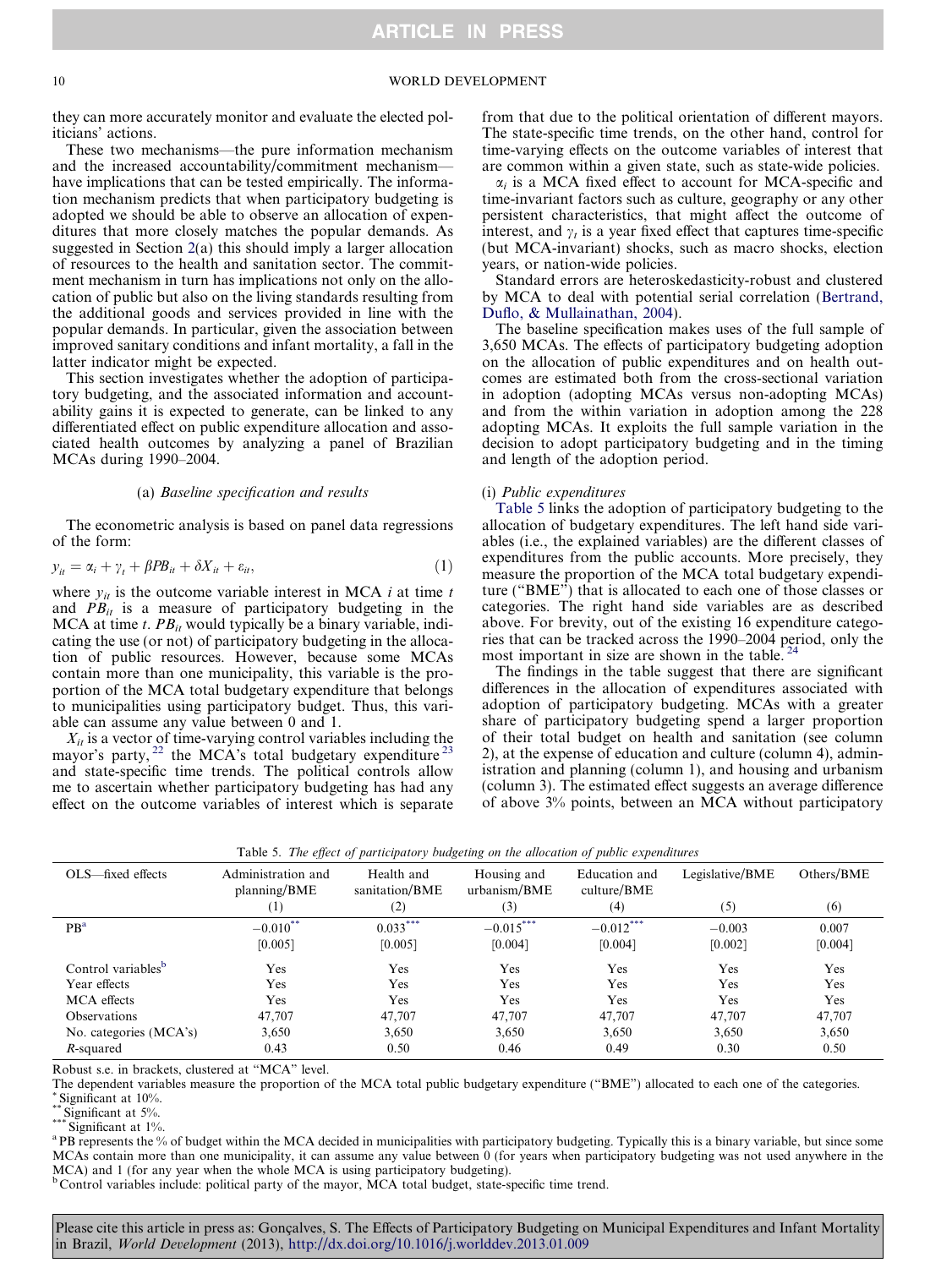THE EFFECTS OF PARTICIPATORY BUDGETING ON MUNICIPAL EXPENDITURES AND INFANT MORTALITY IN BRAZIL 11

|                                |                         | $\cdot$<br>$J$ $\Gamma$                                          | $\sim$     |                                              |                                                                           |                                              |              |
|--------------------------------|-------------------------|------------------------------------------------------------------|------------|----------------------------------------------|---------------------------------------------------------------------------|----------------------------------------------|--------------|
| OLS-fixed effects              | expenditure $pc$<br>(1) | Total budgetary Exp. on administration<br>and planning pc<br>(2) | (3)        | and sanitation $pc$ and urbanism $pc$<br>(4) | Exp. on health Exp. on housing Exp. on education<br>and culture pc<br>(5) | Exp. on<br>legislative $pc$ Exp. $pc$<br>(6) | Other<br>(7) |
| PB <sup>a</sup>                | $-0.524$                | $-1.807$                                                         | $5.515***$ | $-4.411***$                                  | $-2.073$                                                                  | $-0.239$                                     | 2.491        |
|                                | [5.492]                 | [1.454]                                                          | [1.918]    | [1.370]                                      | [1.866]                                                                   | [0.623]                                      | [1.725]      |
| Control variables <sup>b</sup> | Yes                     | Yes                                                              | Yes        | Yes                                          | Yes                                                                       | Yes                                          | Yes          |
| year effects                   | Yes                     | Yes                                                              | Yes        | Yes                                          | Yes                                                                       | Yes                                          | Yes          |
| MCA effects                    | Yes                     | Yes                                                              | Yes        | Yes                                          | Yes                                                                       | Yes                                          | Yes          |
| <b>Observations</b>            | 34,798                  | 34,798                                                           | 34,798     | 34,798                                       | 34,798                                                                    | 34,798                                       | 34,798       |
| No. categories (MCA's)         | 3,650                   | 3,650                                                            | 3,650      | 3.650                                        | 3,650                                                                     | 3,650                                        | 3,650        |
| R-squared                      | 0.83                    | 0.73                                                             | 0.65       | 0.62                                         | 0.79                                                                      | 0.48                                         | 0.50         |

Table 6. The effect of participatory budgeting on per capita expenditures

Robust s.e. in brackets, clustered at "MCA" level. Per capita expenditures, at constant prices, for the period 1994–2004 (after introduction of Real). The dependent variables measure MCA per capita expenditures.

\* Significant at  $10\%$ .<br>\*\* Significant at 5%.<br>\*\*\* Significant at 1%.

 $*$  PB represents the % of people within the MCA living in municipalities with participatory budgeting.

<sup>b</sup> Control variables include: political party of the mayor, state-specific time trend.

budgeting and an MCA that adopts participatory budgeting, of the budget share allocated to health and sanitation, which is as much as 30% of the variable's sample mean at the beginning of the period (see [Table 4\)](#page-8-0).

Interestingly, it seems that this incremental effect does not follow from a superior financial capacity of adopting MCAs. When the same regression is estimated in per-capita terms instead of budget shares (i.e., using per capital expenditures instead of expenditure shares) as shown in Table 6 the pattern of coefficients for the key heads of budgetary expenditure is highly similar to that in [Table 5,](#page-9-0) but participatory budgeting appears to be budget neutral as the per capita total budgetary expenditures are not significantly different between adopting and non-adopting MCAs.

# (ii) Health outcomes

[Table 7](#page-11-0) looks at the link between the adoption of participatory budgeting and infant and child mortality. As before, the right hand side variable of interest ("PB") measures the presence of participatory budgeting within the MCA. The left hand side variables are the infant and child mortality rates at MCA level, which are measured as the ratio of the number of deaths to the number of living residents of age up to 1 and 4 years old in the MCA, respectively.

The results, in columns 1 and 2 of [Table 7,](#page-11-0) suggest the existence of a negative association between infant and child mortality rates and the use of participatory budgeting. Moreover the magnitude of the estimated effects of participatory budgeting adoption on mortality reduction is considerable. They represent about 9% and 7% of the infant and child mortality rates sample means in 1990, respectively (see [Table 4](#page-8-0)).

It is likely that these effects on the mortality rates arise from the greater expenditure on health and sanitation associated with participatory budgeting. To investigate whether this is the case, I also estimate the following regression that includes, in addition to the variables in the model above, an interaction term between the expenditure share on health and sanitation and the adoption of participatory budgeting:

$$
y_{it} = \alpha_i + \gamma_t + \beta_1 PB_{it} + \beta_2 ExpShare(Health\&sanitation)_{it}
$$
  
+ + $\beta_3 PB * ExpShare(Health\&Sanitation)_{it} + \delta X_{it} + \varepsilon_{it},$ 

where the coefficient  $\beta_3$  captures the differential impact of this category of expenditures between MCAs with and without participatory budgeting.

The results in columns 3 and 5 of [Table 7](#page-11-0) display, not surprisingly, a negative association between having a greater proportion of the budget spent on health and sanitation and mortality rates. This estimated effect persists when a measure for the presence of participatory budgeting and its interaction with the health and sanitation budget share is included (columns 4 and 6). More importantly, in columns 4 and 6 we see that allocating more resources to health and sanitation (out of the total budget) seems to have a significantly larger effect on infant and child mortality rates when it appears together with the use of participatory budgeting. The estimated  $\beta_3$  coefficient is negative and significant and three times larger than the estimated  $\beta_2$ . This suggests that there is an efficiency gain from introducing participatory budgeting: every Real allocated to the health and sanitation sector has a larger impact on infant and child mortality when it is introduced in an MCA which has adopted participatory budgeting relative to one that has not.

It is important to note that the effects discussed above, both for the public expenditures and the health outcomes are estimated controlling for the political party of the governing mayors as well as state-specific time-trends. Given that in the period under analysis approximately half of the municipalities using participatory budgeting were governed by Worker's Party mayors, the inclusion of the political control allowed me to test whether or not participatory budgeting is simply a proxy for the presence of this party and its particular model of government, or alternatively, produces effects that are independent of the political orientation of the governing mayor. The results in both [Tables 5–7](#page-9-0) suggest that adoption of a system of local government based on participatory budgeting produces effects on public expenditures and health outcomes that are independent of the political orientation of a given political party. Moreover, these effects appear to be also beyond and independent from any state-specific policy that might be in place during the period under analysis and influence the allocation of the public budget or the trend on the infant/child mortality rates. This is important given that during the period under analysis, and particularly from the mid-1990s onwards, state public administrations went through major reforms which might have generated effects on living standard outcomes similar to those described above for participatory budgeting.

A plausible scenario is that demand for basic health and sanitation is high in a number of Brazilian MCAs, however the adoption of participatory democracy is needed to align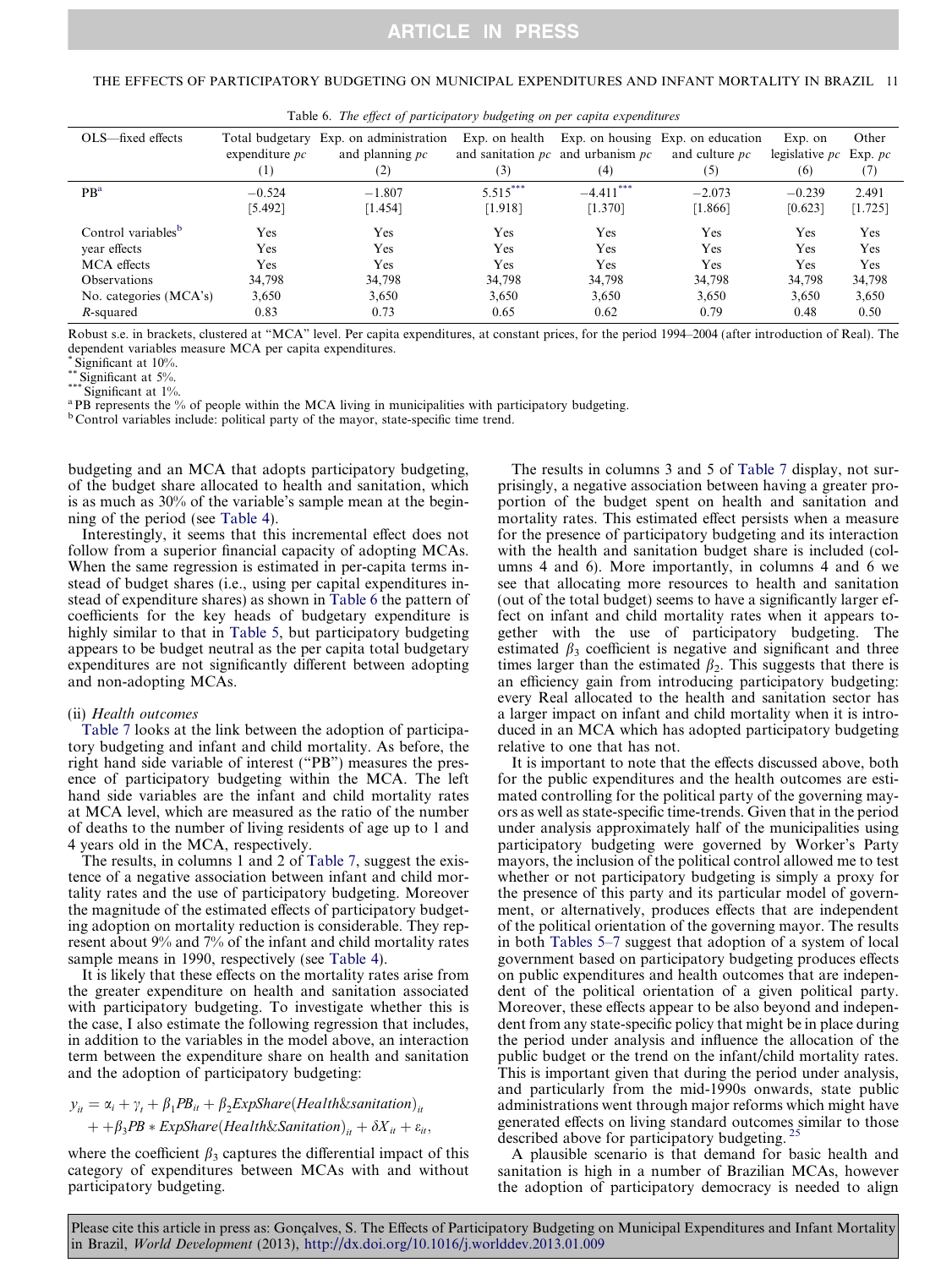<span id="page-11-0"></span>

| OLS-fixed effects                     | (1)                    | (2)                     | Infant mortality Child mortality Infant mortality Infant mortality Child mortality Child mortality<br>(3) | (4)                               | (5)                    | (6)                              |
|---------------------------------------|------------------------|-------------------------|-----------------------------------------------------------------------------------------------------------|-----------------------------------|------------------------|----------------------------------|
| PB <sup>a</sup>                       | $-0.002***$<br>[0.001] | $-0.0004***$<br>[0.000] |                                                                                                           | 0.001<br>[0.001]                  |                        | 0.000<br>[0.000]                 |
| Exp on health and sanitation/BME      |                        |                         | $-0.005***$<br>[0.002]                                                                                    | $-0.004$ **<br>[0.002]            | $-0.001$ **<br>[0.000] | $-0.001$ <sup>*</sup><br>[0.000] |
| (Exp on Health & Sanitation/BME) * PB |                        |                         |                                                                                                           | $-0.012$ <sup>**</sup><br>[0.005] |                        | $-0.003***$<br>[0.001]           |
| Control variables <sup>b</sup>        | Yes                    | Yes                     | Yes                                                                                                       | Yes                               | Yes                    | Yes                              |
| Year effects                          | Yes                    | Yes                     | Yes                                                                                                       | Yes                               | Yes                    | Yes                              |
| MCA effects                           | Yes                    | Yes                     | Yes                                                                                                       | <b>Yes</b>                        | Yes                    | Yes                              |
| <b>Observations</b>                   | 47,707                 | 47.707                  | 47,707                                                                                                    | 47,707                            | 47,707                 | 47,707                           |
| No. categories (MCA's)                | 3,650                  | 3,650                   | 3,650                                                                                                     | 3,650                             | 3,650                  | 3,650                            |
| R-squared                             | 0.44                   | 0.48                    | 0.44                                                                                                      | 0.45                              | 0.48                   | 0.48                             |

Table 7. The effect of participatory budgeting and health and sanitation expenditures on mortality

Robust s.e. in brackets, clustered at "MCA" level.

Mortality rates calculated as the ratio of number of deaths by the number of residents in the relevant age group.<br>\*\* Significant at 5%.

Significant at 5%.<br>\*\*\* Significant at 1%.<br>a PB represents the % of budget within the MCA decided in municipalities with participatory budgeting.

<sup>b</sup> Control variables include: political party of the mayor, MCA total budget, state-specific time trend.

the preferences of citizens and politicians. In effect participatory democracy represents a mechanism for unlocking this demand and for allowing for it to be expressed in the actual public policies which are implemented at the MCA level in Brazil. Just electing mayors of a particular political hue is not sufficient to achieve this. What we are likely observing is the effect of changing the system of local government as opposed to changing the political orientation of the governing mayor. The fact that this may be a system effect is encouraging as it suggests that participatory democracy may be successfully adopted and implemented by a range of political parties as indeed has been the case in Brazil and elsewhere. In essence, it represents a system for potentially improving the aggregation of citizens' preferences in the formulation of public policy at the local level.

#### (b) Robustness tests

#### (i) Nearest neighbors

As discussed above the MCAs which adopted participatory during 1990–2004 do not seem to represent a random sample of the 3,650 Brazilian MCAs under analysis. The data from the Brazilian Census 1991 in [Table 4](#page-8-0) show that MCAs which adopted participatory budgeting tend to be, on average, richer, more educated, more urbanized, more densely populated and to have better housing infrastructure than non-adopting MCAs.<sup>26</sup> There is a concern that the differences between these two groups which pre-date the adoption of participatory budgeting may both affect the propensity to adopt and also influence public expenditure and health outcomes.

Brazil's huge territorial diversity in terms of socioeconomic development allows me to match adopting MCAs to nonadopting MCAs that are comparable in indicators considered relevant for the outcomes under analysis. I use two variables in this matching: per capita household income levels and average education among adults at the beginning of my sample period, as these are likely to affect both the propensity for an MCA to adopt participatory budgeting and the public expenditures and health outcomes under analysis. Separate matching exercises are carried out for each of these variables. In this exercise, all 3,650 MCAs are ranked based on the level of the two 1991 indicators and for each adopting municipality its nearest neighbor non-adopting counterpart is selected. This approach produces a control group of non-adopting MCAs whose distribution of covariates (i.e., per capita household income levels and average education) is similar to that of the treated group of adopting MCAs. This considerably restricts the sample I have available for estimation but implies that I am comparing adopting MCAs to non-adopting MCAs that are similar in terms of these two indicators at the beginning of my sample period.

Panels A and B of [Table 8](#page-12-0) present the estimation results of the baseline equation, where the nearest-neighbor is defined according to, respectively, the MCA per capita household income level and the MCA average education level among adults over 25 years old in 1991. Columns 1–6 provide the estimated effects of participatory budgeting on public expenditures and columns 7 and 8 on infant and child mortality.

The main results I observe for the full sample go through for the restricted matched samples when I ex-ante match on either per capita household income or adult education level. More precisely, the estimation results suggest (i) an average difference of approximately 2% points on the budget share allocated to health and sanitation between an MCA that adopts participatory budgeting and an MCA without participatory budgeting (which is as much as 20% of the variable's sample mean at the beginning of the period, in 1990, for this sub-sample of "matched" MCAs), and (ii) an average reduction in infant mortality of approximately one infant for every 1,000 residents in the relevant age group (which is as much as 5% of the infant mortality rate sample means at the beginning of the period).

# (ii) Adopters only

The nearest neighbors approach above relies on the assumption that selection into treatment (i.e., adoption of participatory budgeting) is exclusively based on observables. A separate and potentially more serious concern is that unobservable factors might be at the basis of the ex-ante differences between MCAs, conditioning both the outcome variables of interest and the decision to adopt participatory budgeting. Once again the timing and duration of the participatory budgeting adoption across the Brazilian municipalities provides us with a "natural" setting to address this problem. By taking advantage of the variation in the time of adoption I am able to restrict the analysis to the group of adopters (i.e., the 228 MCAs that have adopted participatory budgeting at least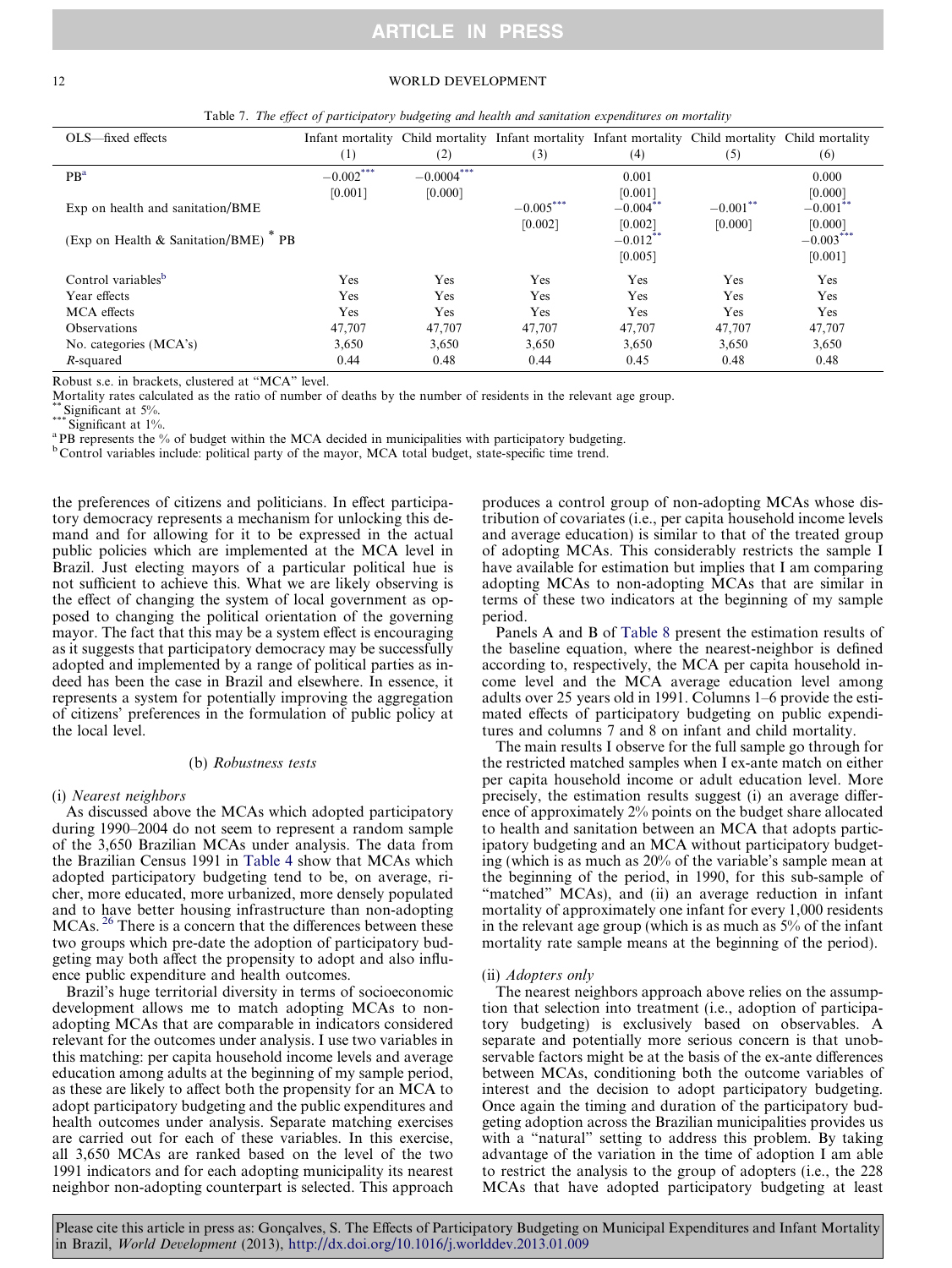<span id="page-12-0"></span>

|                                | Table 8. Nearest neighbors                |                                     |                                    |                                     |                            |                              |                            |                           |
|--------------------------------|-------------------------------------------|-------------------------------------|------------------------------------|-------------------------------------|----------------------------|------------------------------|----------------------------|---------------------------|
| OLS-fixed effects              | Administration and<br>planning/BME<br>(1) | Health and<br>sanitation/BME<br>(2) | Housing and<br>urbanism/BME<br>(3) | Education and<br>culture/BME<br>(4) | Legislative/<br>BME<br>(5) | Others/<br><b>BME</b><br>(6) | Infant<br>mortality<br>(7) | Child<br>mortality<br>(8) |
| A-Household per capita income  |                                           |                                     |                                    |                                     |                            |                              |                            |                           |
| PB <sup>a</sup>                | $-0.007$                                  | $0.020***$                          | $-0.012$ **                        | $-0.005$                            | $-0.003$ <sup>*</sup>      | 0.008                        | $-0.001$ <sup>*</sup>      | $-0.0002$                 |
|                                | [0.005]                                   | [0.006]                             | [0.004]                            | [0.004]                             | [0.002]                    | [0.005]                      | [0.001]                    | [0.0001]                  |
| Control variables <sup>b</sup> | Yes                                       | Yes                                 | Yes                                | Yes                                 | Yes                        | Yes                          | Yes                        | Yes                       |
| Year effects                   | Yes                                       | Yes                                 | Yes                                | Yes                                 | Yes                        | Yes                          | Yes                        | Yes                       |
| MCA effects                    | Yes                                       | Yes                                 | Yes                                | Yes                                 | Yes                        | Yes                          | Yes                        | Yes                       |
| <b>Observations</b>            | 6,248                                     | 6,248                               | 6,248                              | 6,248                               | 6,248                      | 6,248                        | 6,248                      | 6,248                     |
| No. of categories (MCA's)      | 453                                       | 453                                 | 453                                | 453                                 | 453                        | 453                          | 453                        | 453                       |
| R-squared                      | 0.50                                      | 0.59                                | 0.53                               | 0.49                                | 0.36                       | 0.54                         | 0.46                       | 0.50                      |
| B-Average education level      |                                           |                                     |                                    |                                     |                            |                              |                            |                           |
| PB <sup>a</sup>                | $-0.006$                                  | $0.019***$                          | $-0.012***$                        | $-0.004$                            | $-0.003***$                | 0.007                        | $-0.001$ <sup>*</sup>      | $-0.0002$                 |
|                                | [0.005]                                   | [0.005]                             | [0.005]                            | [0.004]                             | [0.002]                    | [0.005]                      | [0.001]                    | [0.0002]                  |
| Control variables <sup>b</sup> | Yes                                       | Yes                                 | Yes                                | Yes                                 | Yes                        | Yes                          | Yes                        | Yes                       |
| Year effects                   | Yes                                       | Yes                                 | Yes                                | Yes                                 | Yes                        | Yes                          | Yes                        | Yes                       |
| MCA effects                    | Yes                                       | Yes                                 | Yes                                | Yes                                 | Yes                        | Yes                          | Yes                        | Yes                       |
| <b>Observations</b>            | 6,100                                     | 6,100                               | 6,100                              | 6,100                               | 6,100                      | 6,100                        | 6,100                      | 6,100                     |
| $Nr$ of categories (MCA's)     | 440                                       | 440                                 | 440                                | 440                                 | 440                        | 440                          | 440                        | 440                       |
| R-squared                      | 0.52                                      | 0.60                                | 0.54                               | 0.50                                | 0.37                       | 0.54                         | 0.47                       | 0.50                      |

Robust s.e. in brackets, clustered at MCA level.

Sample restricted to 228 adopting MCA's and their nearest control neighbors based on household per capita income (panel A) and on average number of years of education in 1991 (panel B).

Significant at 10%.<br>
\*\* Significant at 5%.<br>
\*\*\* Significant at 1%.

<sup>a</sup> PB represents the % of budget within the MCA decided in municipalities with participatory budgeting.

<sup>b</sup> Control variables include: political party of the mayor, MCA total budget, state-specific time trend.

for one legislative period during  $1990-2004$ )<sup>27</sup> and can then estimate, within this group, the effect of participatory budgeting. With such a procedure I am able to "control" for whatever particular non-observable factors the set of adopting municipalities share that may have affected both the decision to adopt participatory budgeting, the allocation of public expenditures and associated living standard outcomes.

[Table 9](#page-13-0) presents the estimation results of the baseline equation after imposing this sample restriction. Columns 1–6 provide the estimated effects of participatory budgeting on public expenditures and columns 7 and 8 on infant and child mortality.

Again the pattern of results I observe for the full sample holds with the restricted sample of municipalities that adopted participatory budgeting during my sample period. More precisely, with this "adopters-only" specification the estimation results suggest (i) an average increase of 1.2% points in the budget share allocated to health and sanitation once the MCA adopts participatory budgeting (which is about 11% of the "adopters-only" sub-sample average budget share in health and sanitation at the beginning of the period), at expenses of a reduction of the share of the public budget directed to housing and urbanism expenditures by around 1.2% points; and (ii) an average reduction in infant mortality of approximately one infant for every 1,000 resident up to 1 year old (which is about 5% of this sub-sample average infant mortality rate in the period).

# (iii) Different trends by socio-economic Level

Finally, an additional concern is that the differences between adopting and non-adopting MCAs shown in [Table 4](#page-8-0) MCAs might not only affect the propensity of adopting participatory budgeting, but might also place these two groups of MCAs in different trends of public spending and infant/child mortality rates during the period under analysis. To address this concern, I add to the baseline specification a time trend interacted with the different levels of socio-economic variables of interest at the beginning of the period under analysis, in the following manner:

$$
y_{it} = \alpha_i + \gamma_t + \beta_1 PB_{it} + \delta X_{it} + \varphi T * L_{i91} + \varepsilon_{it},
$$

where T is a time trend, and  $L_{i91}$  is an indicator variable for high/low level MCA along the socio-economic variable of interest.  $L_{i91}$  is defined according to whether MCA i was above/below the mean level of that socio-economic variable of interest in the 3,650 MCAs in 1991. In line with the nearest neighbors approach above I chose the per capita household income levels and average education among adults as the relevant socio-economic variables at the baseline. [Table 10](#page-13-0) presents the estimation results of the equation above using the full sample of 3,650 MCAs. <sup>28</sup>

The estimated  $\phi$  coefficient appears significantly associated with a greater spending in health and sanitation, a lower spending in housing and urbanism and education and culture, and with a lower infant mortality rate. This suggests that MCAs with higher average income or education at the beginning of the period under analysis, do tend to allocate a greater proportion of their budgets to health and sanitation and register lower rates of infant and child mortality rates over time. However, the estimation results still suggest that there are significant differences in these outcomes variables associated with the adoption of participatory budgeting. In fact, the findings in [Table 10](#page-13-0) look fairly similar to those presented using the baseline specification in [Tables 5 and 7](#page-9-0) for the main coefficients of interest.

Overall, the baseline results and the associated robustness tests suggest that adoption of participatory budgeting by Brazilian municipalities results in a change in the allocation of public expenditures toward health and sanitation, in line with the popular demands expressed in the participatory forums.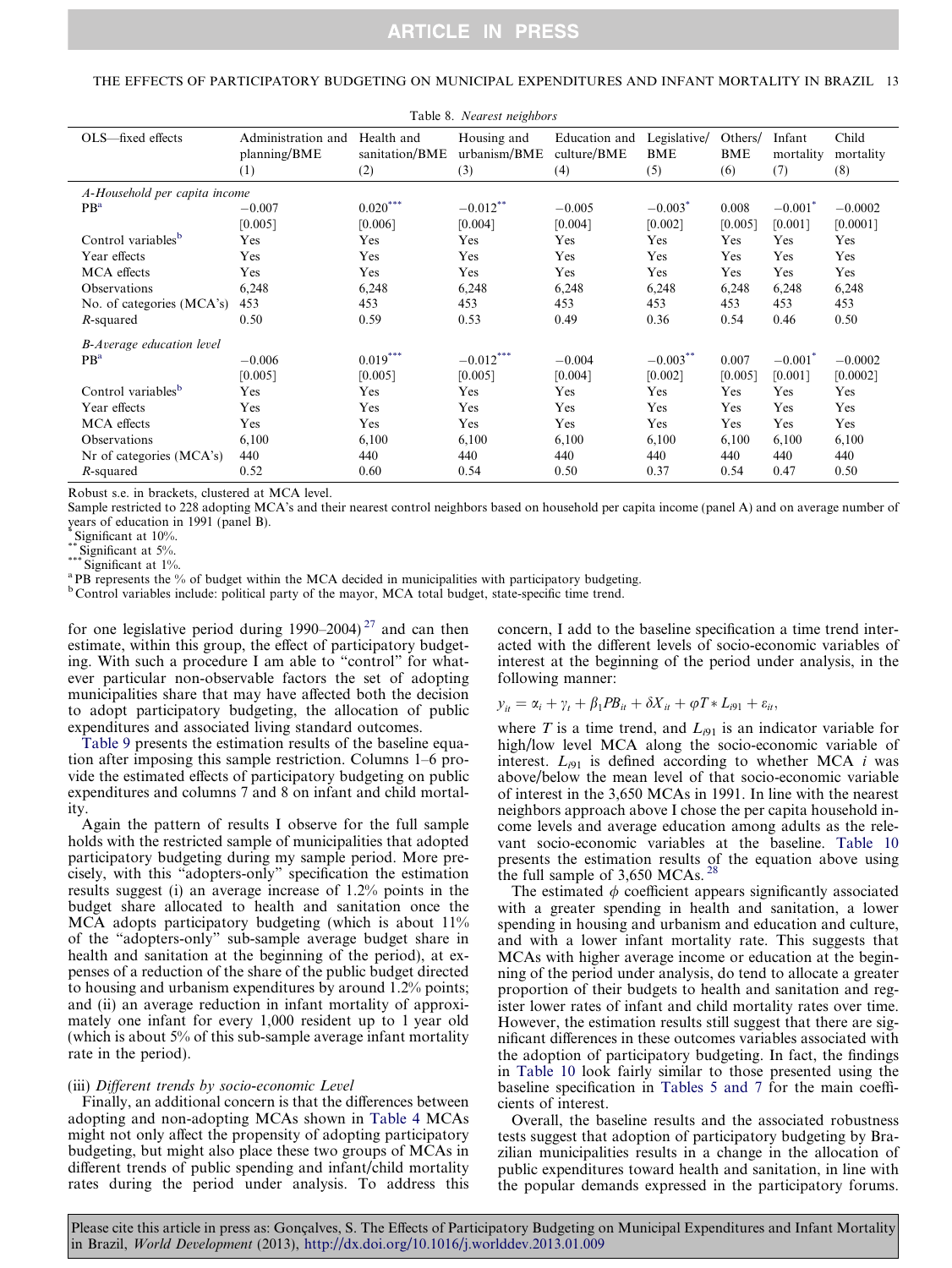# **ARTICLE IN PRESS**

# <span id="page-13-0"></span>14 WORLD DEVELOPMENT

#### Table 9. Adopters only

| OLS-Fixed effects              | Administration and<br>planning/BME<br>(1) | Health and<br>sanitation/BME<br>(2) | Housing and<br>urbanism/BME<br>(3) | Education and<br>culture/BME<br>(4) | Legislative/<br><b>BME</b><br>(5) | Others/<br><b>BME</b><br>(6) | Infant<br>mortality<br>(7) | Child<br>mortality<br>(8) |
|--------------------------------|-------------------------------------------|-------------------------------------|------------------------------------|-------------------------------------|-----------------------------------|------------------------------|----------------------------|---------------------------|
| PB <sup>a</sup>                | $-0.002$                                  | $0.012***$                          | $-0.012$ **                        | $-0.003$                            | $-0.004$ **                       | $0.009$ <sup>*</sup>         | $-0.001$ <sup>*</sup>      | $-0.0002$                 |
|                                | [0.005]                                   | [0.005]                             | [0.005]                            | [0.004]                             | [0.002]                           | [0.005]                      | [0.001]                    | [0.0002]                  |
| Control variables <sup>b</sup> | Yes                                       | Yes                                 | Yes                                | Yes                                 | Yes                               | Yes                          | Yes                        | Yes                       |
| Year effects                   | Yes                                       | Yes                                 | Yes                                | Yes                                 | Yes                               | Yes                          | Yes                        | Yes                       |
| MCA effects                    | Yes                                       | Yes                                 | Yes                                | Yes                                 | Yes                               | Yes                          | Yes                        | Yes                       |
| <b>Observations</b>            | 3,229                                     | 3,229                               | 3,229                              | 3,229                               | 3.229                             | 3,229                        | 3,229                      | 3,229                     |
| No. categories (MCA's)         | 228                                       | 228                                 | 228                                | 228                                 | 228                               | 228                          | 228                        | 228                       |
| R-squared                      | 0.51                                      | 0.62                                | 0.58                               | 0.49                                | 0.45                              | 0.56                         | 0.55                       | 0.55                      |

Robust s.e. in brackets, clustered at MCA level.

 $*$  Significant at 10%.<br>\*\* Significant at 5%.<br>\*\*\* Significant at 1%.

 $*$  PB represents the % of budget within the MCA decided in municipalities with participatory budgeting.

<sup>b</sup> Control variables include: political party of the mayor, MCA total budget, region-specific time trend.

|  | Table 10. Controlling for different trends by socio-economic level |  |  |  |  |
|--|--------------------------------------------------------------------|--|--|--|--|
|--|--------------------------------------------------------------------|--|--|--|--|

| OLS-fixed effects              | Administration and<br>planning/BME<br>$^{(1)}$ | Health and<br>sanitation/BME<br>(2) | Housing and<br>urbanism/BME<br>(3) | Education and<br>culture/BME<br>(4) | Legislative/<br><b>BME</b><br>(5) | Others/<br><b>BME</b><br>(6) | Infant<br>mortality<br>7) | Child<br>mortality<br>(8) |
|--------------------------------|------------------------------------------------|-------------------------------------|------------------------------------|-------------------------------------|-----------------------------------|------------------------------|---------------------------|---------------------------|
| PB <sup>a</sup>                | $-0.010$ **                                    | $0.031***$                          | $-0.014***$                        | $-0.011$ ***                        | $-0.003***$                       | 0.008                        | $-0.002***$               | $-0.0003$ **              |
|                                | [0.005]                                        | [0.005]                             | [0.004]                            | [0.004]                             | [0.002]                           | [0.004]                      | [0.001]                   | [0.0001]                  |
| Control variables <sup>b</sup> | Yes                                            | Yes                                 | Yes                                | Yes                                 | Yes                               | Yes                          | Yes                       | Yes                       |
| Year effects                   | Yes                                            | Yes                                 | Yes                                | Yes                                 | Yes                               | Yes                          | Yes                       | Yes                       |
| MCA effects                    | Yes                                            | Yes                                 | Yes                                | Yes                                 | Yes                               | Yes                          | Yes                       | Yes                       |
| <b>Observations</b>            | 47,707                                         | 47,707                              | 47.707                             | 47,707                              | 47,707                            | 47.707                       | 47.707                    | 47,707                    |
| No. categories (MCA's)         | 3,650                                          | 3,650                               | 3.650                              | 3,650                               | 3.650                             | 3.650                        | 3,650                     | 3,650                     |
| R-squared                      | 0.43                                           | 0.50                                | 0.46                               | 0.49                                | 0.30                              | 0.50                         | 0.44                      | 0.48                      |

Robust s.e. in brackets, clustered at MCA level.

\* Significant at  $10\%$ .<br>\* \* Significant at 5%.<br>\*\*\* Significant at 1%.

<sup>a</sup> PB represents the % of budget within the MCA decided in municipalities with participatory budgeting.

<sup>b</sup> Control variables include: political party of the mayor, MCA total budget, state specific time trend, baseline average income specific time trend.

Moreover, the changes in the infant and child mortality rates associated with the adoption of participatory budgeting strongly suggest that the expansion in health and sanitation spending within adopting municipalities results in substantial declines in these important health and living standards indicators.

These latter improvements are likely to have come about because participatory budgeting led to more attention being paid to health and sanitation in the overall of public expenditures. Further, in MCAs that adopted participatory budgeting each Real spent on health and sanitation seemed to have a larger impact in reducing infant and child mortality than in nonadopting MCAs. This is possible not only because participatory budgeting narrows down the information asymmetries between citizens and elected politicians, but also because it promotes a greater monitoring on the projects that integrate the public budget.

It is also important to add that the existing statistical evidence does not support the hypothesis of a possible worsening in other living standard indicators associated with the adoption of participatory budgeting. Data from the 2000 demographic Census show that at this date there were statistically significant differences between adopting and non-adopting MCAs across the socio-economic variables listed in [Table 4.](#page-8-0) Adopting MCAs still performed on average significantly better than non-adopting MCAs across the range of socio-economic indicators by 2000, even though for the vast majority of the indicators (e.g., education, life expectancy, per capita income, most household infrastructure) the gap between adopters and non-adopters had narrowed down during 1991–2000. The one exception is actually with respect to the percentage of the households in the MCA connected to the public sewage network, for which the gap between adopting and non-adopting MCAs has actually widened during 1991–2000. This evidence increases my confidence that the adoption of participatory budgeting does skew public expenditures toward sanitation, in line with the citizen's demands at the participatory forums. Furthermore, even though this compositional change in the public expenditures takes place at the expense of (mainly) expenditures in housing and urbanism and education and culture, it is important to see that we do not observe any evidence of worsening of outcomes associated with these sectors for the adopting MCAs.<sup>29</sup> This suggests that participatory budgeting might be an important tool in reducing inefficiency/waste in the allocation of public expenditures.

#### 4. CONCLUSION

The adoption of participatory budgeting has been a highly popular reform at the municipal level in Brazil. The perceived success of participatory budgeting in key municipalities like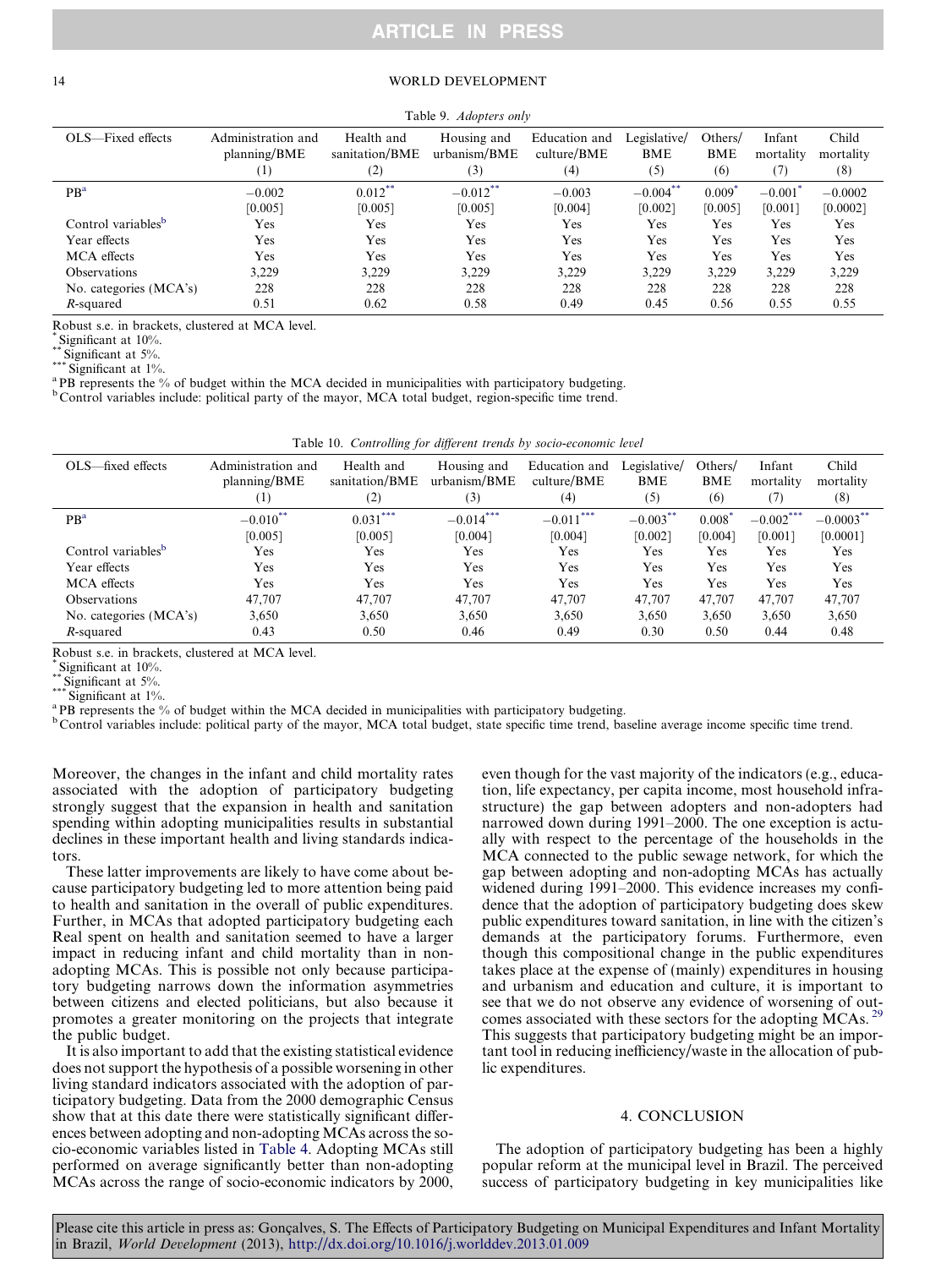# **ARTICLE IN PRESS**

# THE EFFECTS OF PARTICIPATORY BUDGETING ON MUNICIPAL EXPENDITURES AND INFANT MORTALITY IN BRAZIL 15

Porto Alegre led to its widespread adoption across Brazilian municipalities and stimulated the development of similar budgeting programs across the developing and also the developed world.

However, very little evidence exists of its effects in Brazil, or elsewhere, on local finances and living standards. Despite all the praise and endorsement received from international organizations such as the United Nations (whose city development program praised participatory budgeting as an important innovative experience in city management) and the World Bank (which is a strong advocate of the relevance of community participation in improving development outcomes), whether participatory budgeting is effective in improving political accountability and government responsiveness is an open question.

To fill this important gap in the literature I have put together a municipality panel data set covering the whole of Brazil for the period 1990 to 2004. This data set includes municipal level information on adoption of participatory budgeting, public expenditures and health outcomes. Using this data set I identify the effects on public expenditure and associated living standard outcomes associated with adoption of participatory budgeting by exploiting the rich variation in time

1. For the city of Porto Alegre, for instance, the [World Bank \(Social](#page-16-0) [Development Notes, Note No. 71, March 2003\)](#page-16-0) reports that during 1989– 96 the proportion of households with access to water services rose from 80% to 98%, the percentage of the population served by the municipal sewage system increase from 46% to 85%, the number of children enrolled in public schools doubled, and on average an additional 30 km of roads were paved every year.

2. This budgetary model can be dropped at any point by the adopter or one of the following mayors (more details on participatory budgeting functioning and variation in adoption are provided later).

3. To be precise, in my econometric analysis, the unit of observation is what I will designate by "minimum comparable area" (MCA), which I can track across the 1990–2004 period. The logic behind the use of MCA-level data and the methodology used for its calculation are explained in the next section.

4. These results are in line with recent estimates for the impact of improved sanitary conditions on infant mortality in Brazil in [Soares \(2007\)](#page-16-0) and [Gamper-Rabindran, Khan, and Timmins \(2008\).](#page-16-0)

5. There are well-known examples of these corruption scandals at different levels of government in Brazil. At federal level, for instance, they led to the impeachment of a President, in 1992, and to the resignation and expulsion of several members of the Brazilian Congress and of President Luiz Inácio da Silva's former cabinet in more recent years. At municipal level [Trevisan \(2003\)](#page-16-0) provides a good account of different forms of corruption found in Brazil.

6. For administrative purposes municipalities can divide their territory into districts and sub-districts, as happens in São Paulo. These subdivisions have no political or financial independence from the municipal administration, though.

of adoption and duration of adoption both within and across municipalities across time.

These results suggest that adoption of participatory budgeting at the municipal level is associated with increased expenditure on basic sanitation and health services (such as water and sewage connections, waste removal), an early and urgent demand in the participatory forums. These services accordingly take up an increased share of total municipal budgets. Associated with this reallocation of resources at the municipal level we also observe a significant reduction in the infant mortality rates among municipalities that adopted participatory budgeting. Participatory budgeting is no magic bullet, though [\(Boulding & Wampler, 2010\)](#page-16-0). Simple adoption of this model of public budgeting does not translate into automatic welfare improvements. There is substantial evidence in the literature that participatory budgeting needs not only financial resources (to back the investment projects) but also, and crucially, political commitment from the local governments ([Avritzer, 2010\)](#page-15-0). However, the results presented in this paper, as an average effect of participatory budgeting, do suggest that this reform appears to have brought government functioning closer to citizens' preferences and to have resulted in improvements in living standards along at least one key dimension.

# **NOTES**

7. See article 14 in the Brazilian Constitution and [Baiocchi \(2001\).](#page-15-0)

8. The constitutional text goes beyond the encouragement of new forms of popular participation. Article 26, for example, requires the participation of civic associations in city policies. Articles 204 and 227 require popular participation in the formulation and control of health and social security policies ([Avritzer, 2006](#page-15-0)). Several governments have created these popular councils for issues of health, education, housing, and other fields. These popular councils differ from the institution under analysis in this chapter as they are not open to all citizens but rather made up of representatives of associations, which are "bequeathed the right to participate and that rarely have any decision-making power" [\(Abers,](#page-15-0) [1998](#page-15-0)).

9. In some municipalities, the participatory mechanisms also affect other spending categories and even the revenue collection. This usually happens when participatory budgeting has been in place for a longer period.

10. The purpose here is not to give a detailed description of a participatory budgeting process, especially given its specificity in each one of the adopters, but rather to underline the common features that constitute the essence of this participatory innovation in Brazil. For case studies with a thorough description of participatory budgeting (gross majority with reference to Porto Alegre) see [Santos \(1998\)](#page-16-0) or [Abers \(1996\),](#page-15-0) [Abers \(2000\)](#page-15-0).

11. Only the registered inhabitants of the region have the right to vote. In order to promote participation, it is also usually the case that these neighborhood representatives are elected proportionally to the number of participants at a meeting.

12. For example, if municipality A splits into two municipalities (say B and C) in 1990 then, in order to have a comparable geographical unit across time, data from municipalities B and C will be added up for the years after 1990.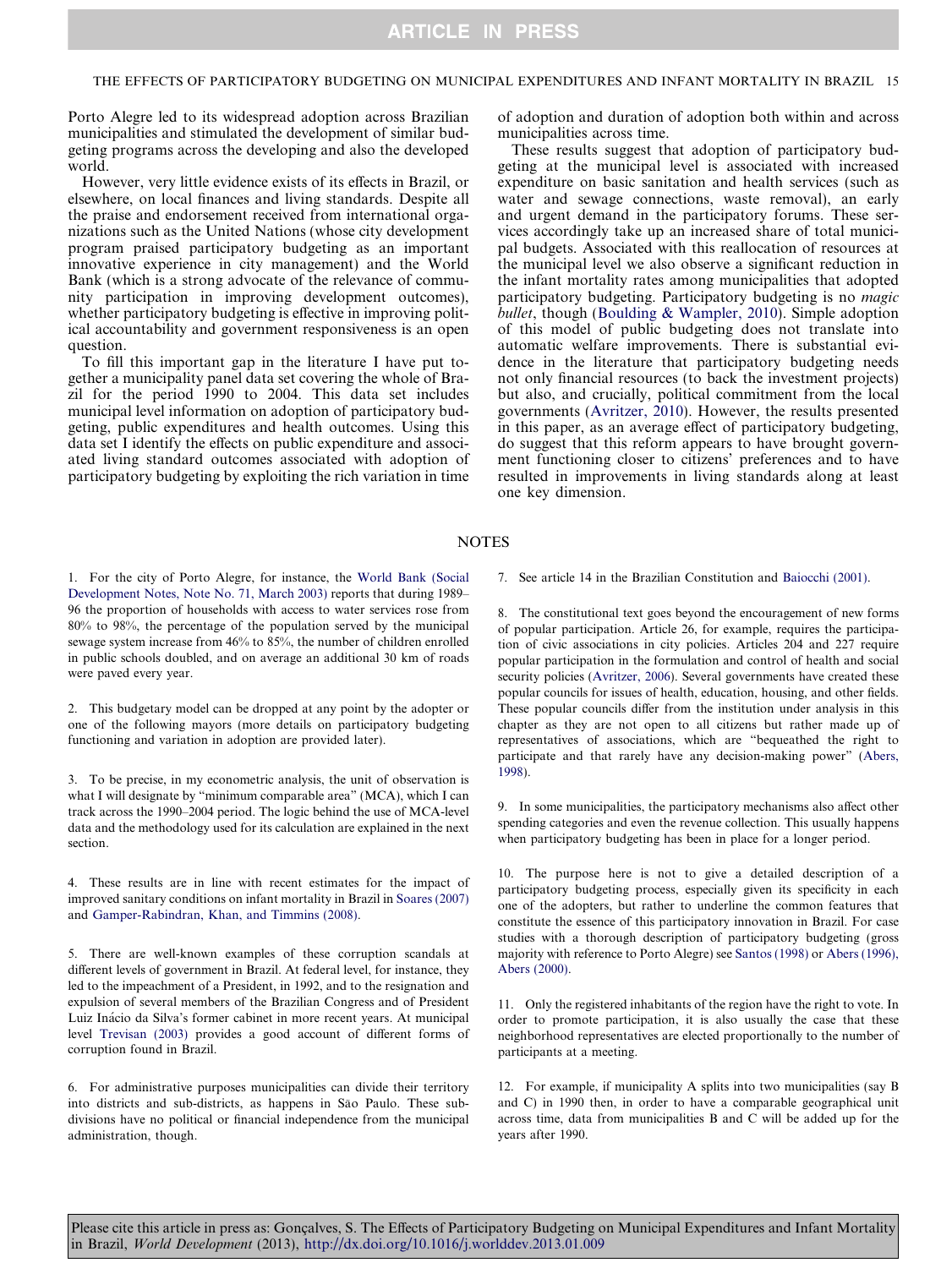# **ARTICLE IN PRESS**

# <span id="page-15-0"></span>16 WORLD DEVELOPMENT

13. NGO Cidade: [accessed July 2012].

14. For that reason the expenditures in street paving usually fall under the "Health and Sanitation" class of the municipal accounts.

15. For its own nature, and different from the water services, during the military period the maintenance and enlargement of the sewage systems was kept mostly as a municipal responsibility. The delivery rates for this service (i.e., number of houses connected to public sewerage network) were in any case extremely low at the end of the dictatorship.

16. The level of fiscal decentralization in Brazil is considerably high. According to the BNDES (the Brazilian Development Bank) the transfers from central government amount on average to USD 35 billion per year, which represents approximately 15% of the federal government's total revenue.

17. Brazilian public accounts have, by law and since 1990, assigned all the budgetary expenditures by "function", depending on the governmental service/responsibility they refer to. As a result, a total of 16 expenditure categories can be effectively tracked across the whole of the 1990–2004 period, including: "Administration and Planning", "Legislative", "Judiciary", "National Security", "External Relations", "Social Assistance", "Health and Sanitation", "Labour", "Education and Culture", "Housing and Urbanism", "Agriculture", "Industry", "Services", "Communications", "Energy", and "Transport".

18. See, for instance, Simões (2002) or [Sastry and Burgard \(2004\)](#page-16-0).

19. Verba, Scholzman and Brady (1995) highlight the relevance of this political participation by observing that "From the electoral outcome alone, the winning candidate cannot discriminate which of dozens of factors, from the position taken on a particular issue to the inept campaign run by the opposition..., was responsible for the electoral victory" (as quoted by [Besley et al., 2005\)](#page-16-0).

20. See [Wampler \(2003\), Avritzer and Wampler \(2005\)](#page-16-0) and Avritzer (2010) for a review of the results and explanatory factors behind the success or failure of different participatory experiences across Brazil.

21. Note that "success" in this literature is assessed from a broader perspective than that of the analysis presented in this paper and includes not only improvement in living standards, but also democracy deepening, empowerment or increased redistributive justice.

22. More precisely, I control for the mayor's party by adding a vector of variables for the percentage of the MCA's budget which is under control of a mayor from party  $p$ . Given the large number of political parties in Brazil, I focus on the eight largest parties as defined by the performance in the last decade's municipal elections. Therefore,  $p = \{PMDB, PSDB,$  DEM, PL, PPB, PTB, PT, PDT}. Parties that merged or acted in coalition with any of these eight parties over the period under analysis are also taken into account. The remaining parties are the omitted category.

23. The total budget is at (constant) 1994 prices.

24. In [Table 5](#page-9-0) other expenditure categories are included under the header "Other", which includes expenditures in "Social Assistance", "External Relations", "National Security", "Judiciary". "Labor", "Communications", "Energy", "Transport", "Agriculture", "Industry" and "Services".

25. The reform of the public administration was initiated in the mid-1990s (by Min. Bresser Pereira) and included, among other objectives, a greater emphasis on transparency and citizen participation in public affairs. The reform was aimed at different tiers of the public administration (including municipal governments) but its effective implementation in the field seems to have been far from homogeneous across the country both in its timing and effectiveness (Abrucio & Gaetani, 2006). Although the adoption of participatory budgeting by municipal government might be facilitated by this reformist trend, participatory budgeting seems to generate effects beyond those potentially associated with the reforms. In fact, the adoption of participatory budgeting preceded the major wave of reforms initiated in the mid-1990s (and effectively not implemented in the field before the late 1990s–early 2000s), and the results presented in [Tables](#page-9-0) [5–7](#page-9-0) do go through even when the sample is restricted to years before 1996 (i.e., to the first three waves of participatory budgeting adoption).

26. MCA level data on these variables are not available on a yearly basis which constrains my ability to include them in the panel specifications reported above. The Brazilian Demographic Census, which produces socioeconomic data for all municipalities in the country,are only available every 10 years.

27. The legislative periods are bounded by the mayoral elections, which take place every 4 years.

28. For brevity only the estimation results using the average per capita household income level at the baseline are shown. Using alternatively the average education level among adults at the baseline as the relevant socioeconomic variable produces the same results. In fact, the results are robust to the selection of alternative socio-economic variables among the ones presented in [Table 4](#page-8-0), which is unsurprising given the high level of correlation between them.

29. These results are in line with those presented in [World Bank \(2008\)](#page-16-0) which showed that participatory budgeting in Brazilian municipalities is significantly and positively associated with improvements in housing infrastructures (i.e., access to plumbing and piped water) and with improvements in poverty rates. This World Bank study is however based on a much smaller sample than the one used in this paper as it only covers the period up to 1996.

# **REFERENCES**

- Abers, R. (1996). From ideas to practice. The Partido dos Trabalhadores and participatory budgeting in Brazil. Latin American Perspectives, 23, 35–54.
- Abers, R. (1998). From clientelism to cooperation: Local government, participatory policy, and civic organizing in Porto Alegre, Brazil. Politics and Society, 26(4), 511-537.
- Abers, R. (2000). Inventing local democracy: Grassroots politics in Brazil. Boulder, CO: Lynne Rienner Publishers.
- Abrucio, F. L., & Gaetani, F. (2006). Avanços e perspectivas da gestão pública nos estados agenda, aprendizado e coalizão. In Consad (Ed.), Avanços e perspectivas da gestão pública dos estados. Brasilia: Consad.

Ahmad, J., Devarajan, S., Khemani, S. & Shah, S. (2005). Decentralization and Service Delivery. Policy Research Working Paper Series 3603.

- Avritzer, L. (2006). New public spheres in Brazil: Local democracy and deliberative politics. International Journal of Urban and Regional Research, 30, 623–637.
- Avritzer, L. (2010). A dinâmica da participação local no Brasil. São Paul, Brazil: Ed. Cortez.
- Avritzer, L., & Wampler, B. (2005). The spread of participatory democracy in Brazil: From radical democracy to good government. Journal of Latin American Urban Studies, 7(7), 37–52.
- Baiocchi, G. (2001). Participation, activism, and politics: The Porto Alegre experiment and deliberative democratic theory. Politics and Society, 29(1), 43–72.
- Banerjee, A., Deaton, A., & Duflo, E. (2004). Health care delivery in rural Rajasthan. Economic and Political Weekly, 39(9), 944–949.